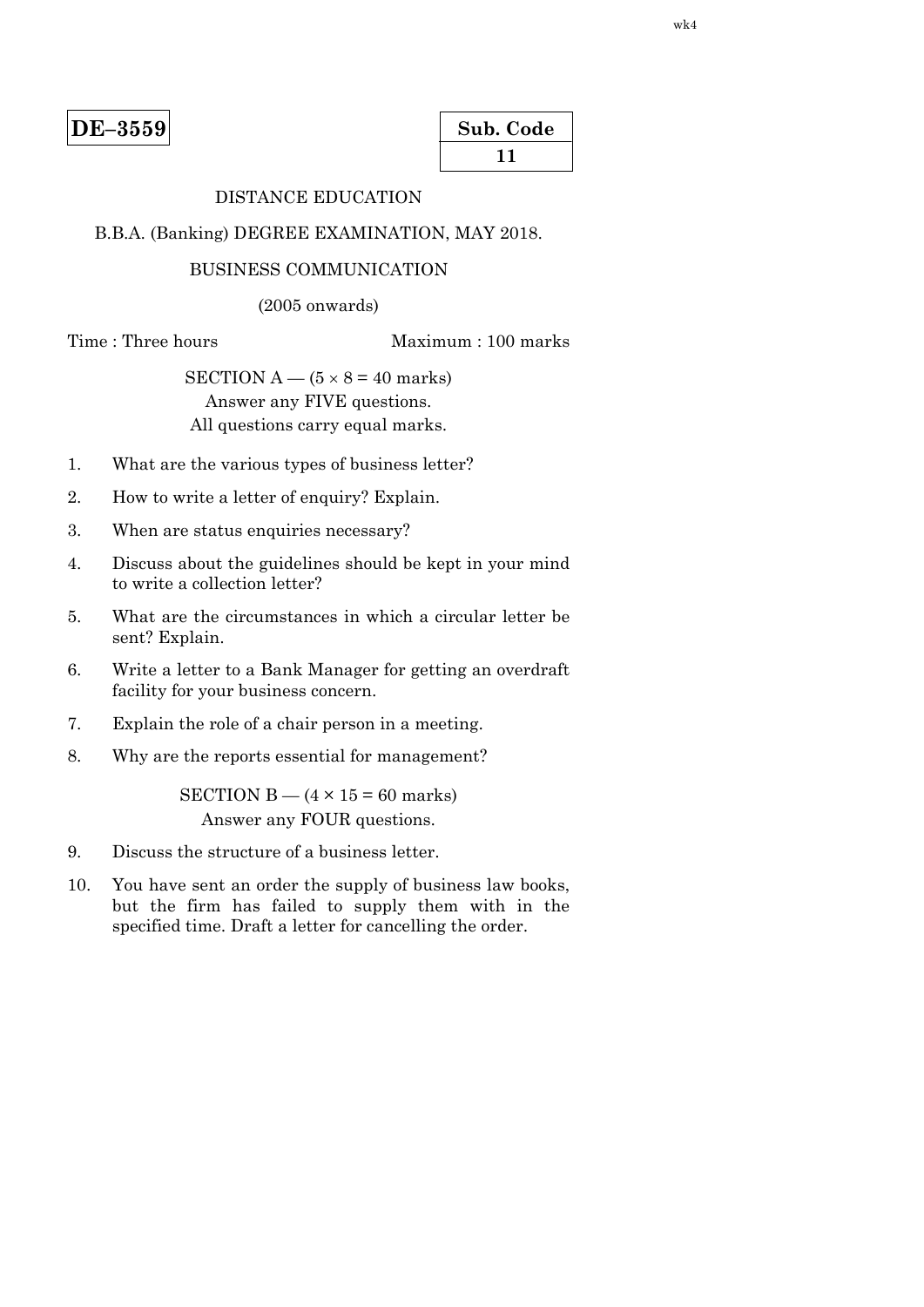- 11. Draft a circular letter to inform the opening of a new sales office.
- 12. A policy holder writes to the LIC for a loan against his policy. Draft his letter and the reply given by the LIC.
- 13. Draft a minutes of Board of Directors meeting in a company.
- 14. Prepare a specimen agenda for a board meeting.
- 15. Draft an application for the post of computer operator in a big business firm.

—————

**DE–3559** <sup>2</sup>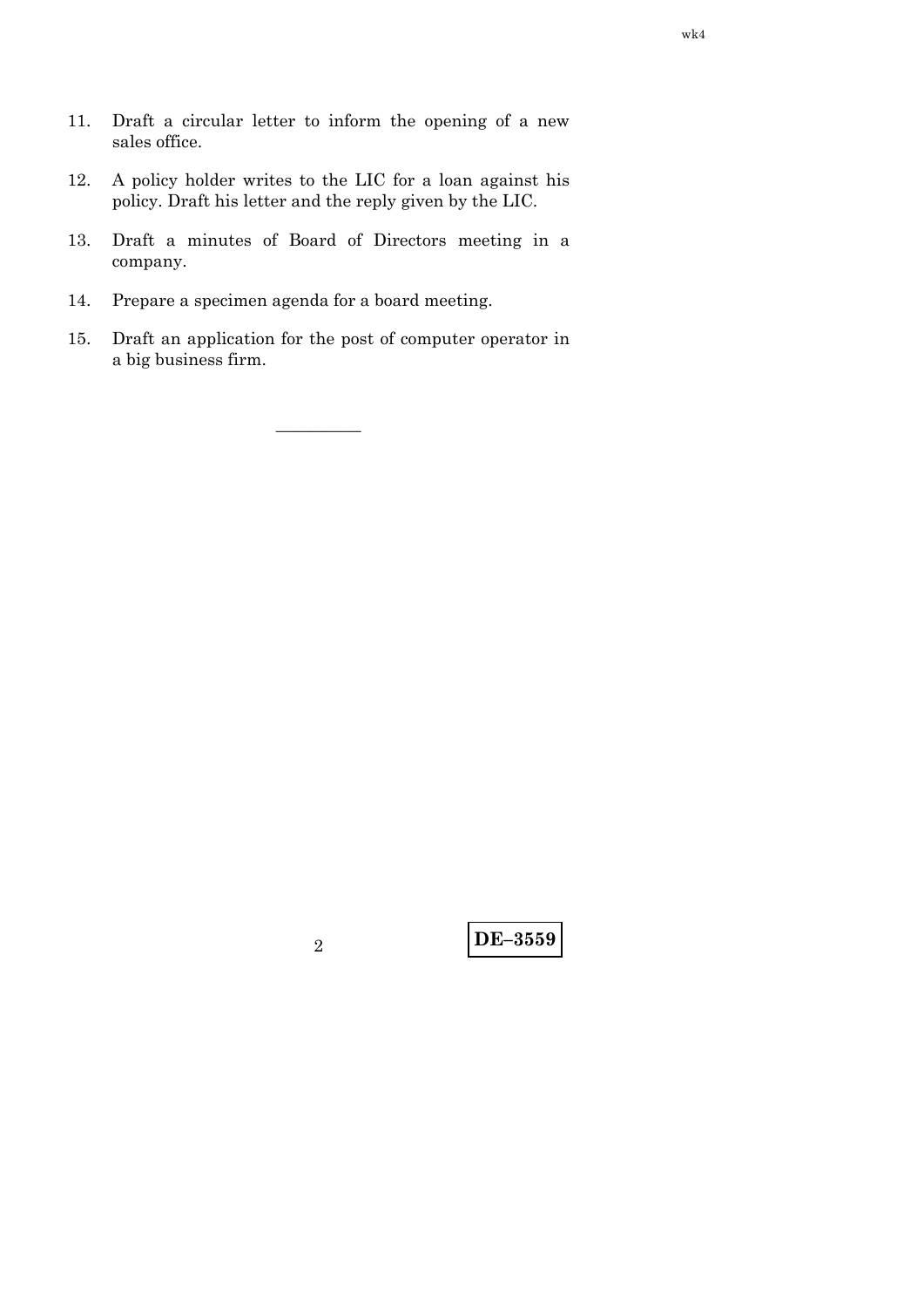| Sub. Code |  |
|-----------|--|
| 12        |  |

# DISTANCE EDUCATION

B.B.A. (Banking) DEGREE EXAMINATION, MAY 2018.

#### PRINCIPLES OF ECONOMICS

(2005 onwards)

Time : Three hours Maximum : 100 marks

SECTION  $A - (5 \times 8 = 40 \text{ marks})$ 

Answer any FIVE questions.

- 1. Explain the concept of optimum population.
- 2. Explain the law of demand.
- 3. Enumerate the factors affecting size of a firm.
- 4. Distinguish between opportunity cost and real cost.
- 5. Define monopoly. Explain its salient features.
- 6. Is price discrimination justifiable? Comment.
- 7. Write a short note on quasi rent.
- 8. Why do people hold cash? Explain.

SECTION  $B - (4 \times 15 = 60$  marks)

- 9. Discuss the methods of measurement of national income.
- 10. Critically examine the doctrine of consumer's surplus.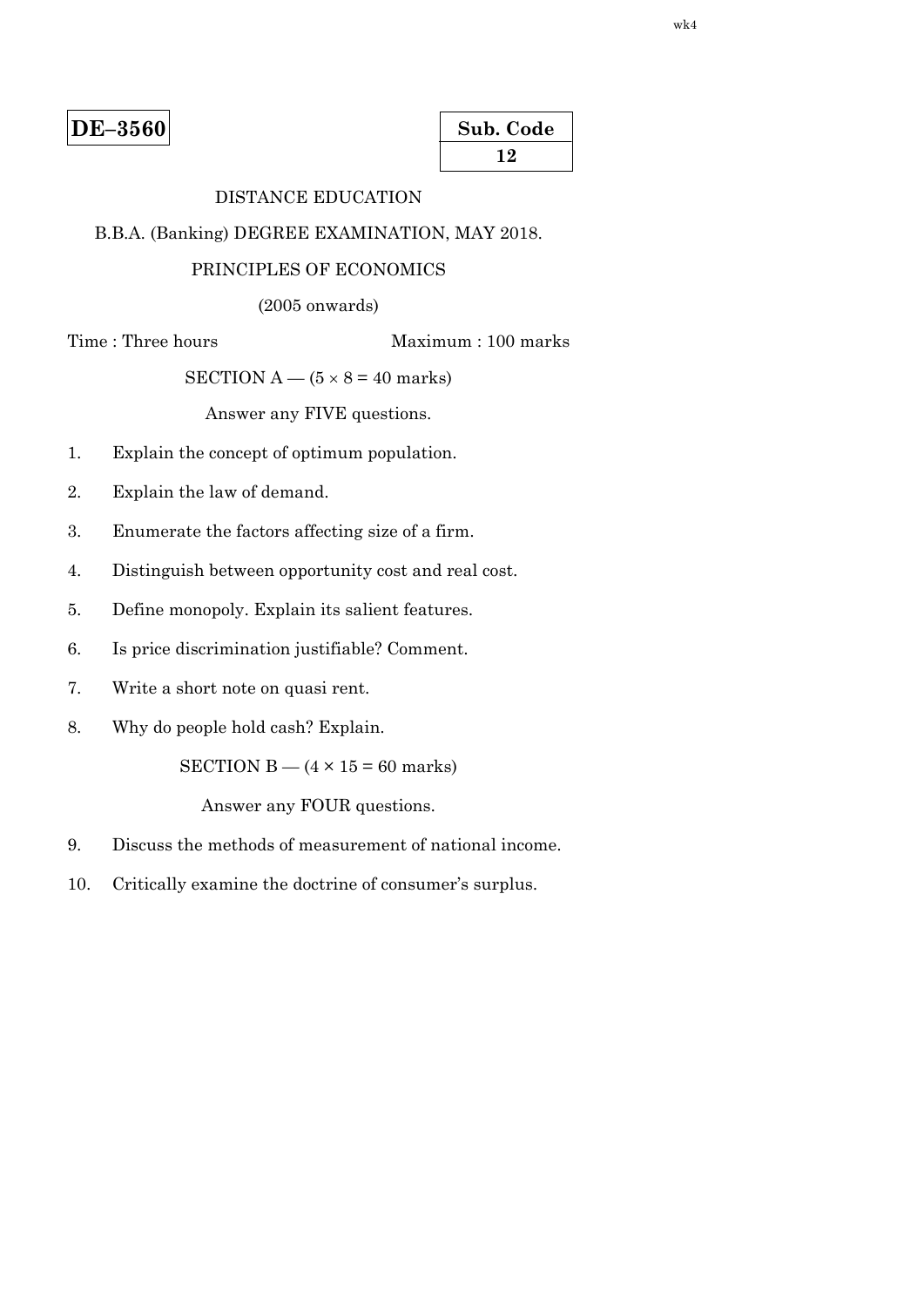- 11. Explain in detail the internal and external economies of scale.
- 12. Why do SAC curves 'U' shaped and LAC curves saucer shaped? Explain.
- 13. Show diagrammatically the price and output determination under perfect competition.
- 14. ''Rent as surplus over transfer earnings'' Discuss.
- 15. What is collective bargaining? Explain the essentials of good collective bargaining.

—————

**DE–3560** <sup>2</sup>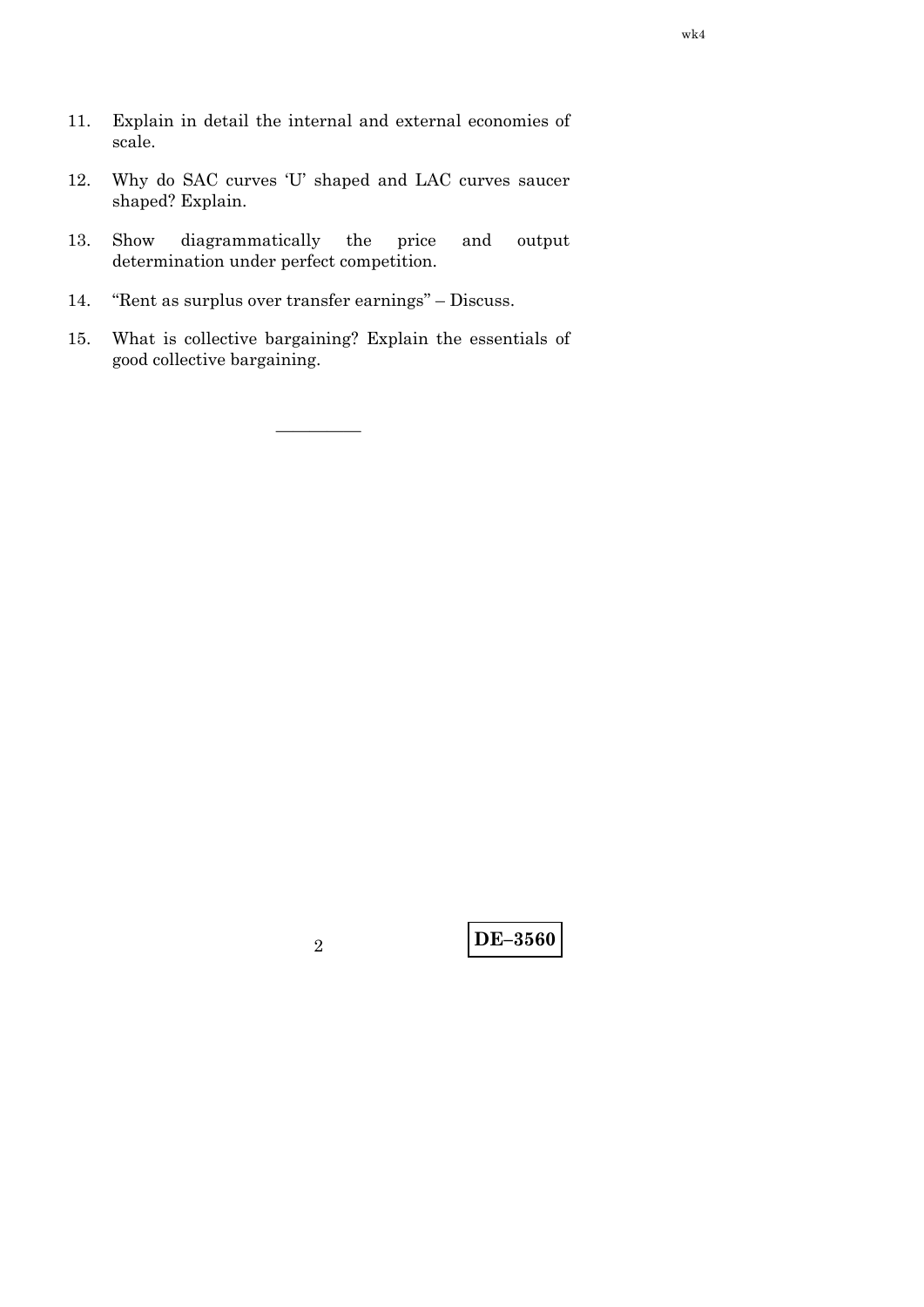| Sub. Code |
|-----------|
| 13        |

# DISTANCE EDUCATION

B.B.A. (Banking) DEGREE EXAMINATION, MAY 2018.

#### MONEY AND BANKING

(2005 onwards)

Time : Three hours Maximum : 100 marks

SECTION  $A - (5 \times 8 = 40$  marks)

Answer any FIVE questions.

- 1. What is barter system? Explain its defects.
- 2. What are the characteristics of money?
- 3. Define inflation. Distinguish it from deflation.
- 4. Enumerate the reasons for backwardness of Indian money market.
- 5. What are the components of balance sheet of commercial banks?
- 6. Trace the evolution and functions of State Bank of India.
- 7. What are financial sector reforms? Explain in brief.
- 8. Define central bank explain its functions.

SECTION B —  $(4 \times 15 = 60$  marks)

- 9. Explain in detail the functions of money.
- 10. Bring out the relationship between value of money, quantity of money and price level with an illustration.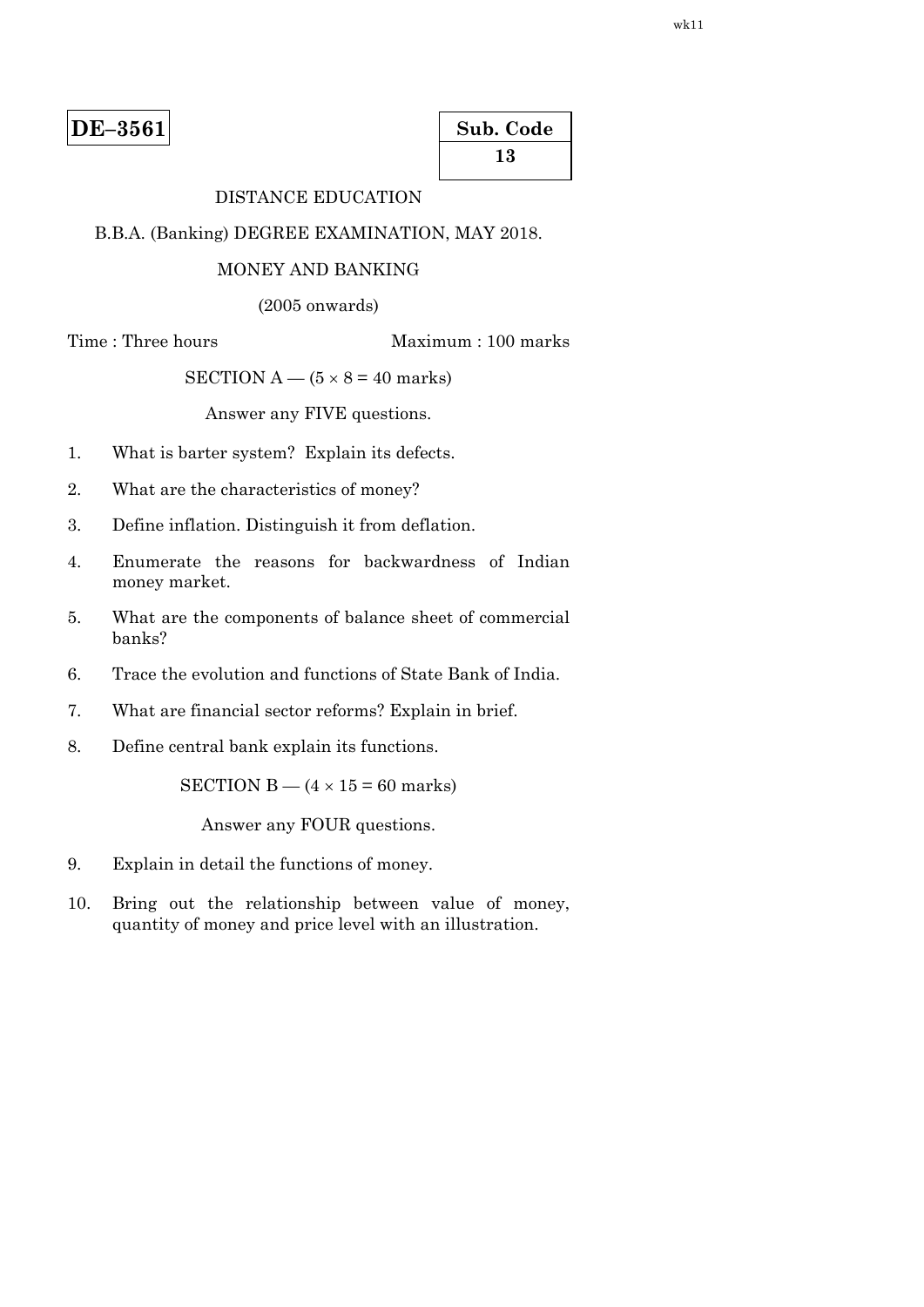- 11. What are the constituents of money market? Explain.
- 12. Enumerate the various types of banks in India.
- 13. Explain the role played by public sector banks.
- 14. Discuss the monetary policy of the RBI.
- 15. Discuss the structure of commercial banking system in India.

–––––––––––––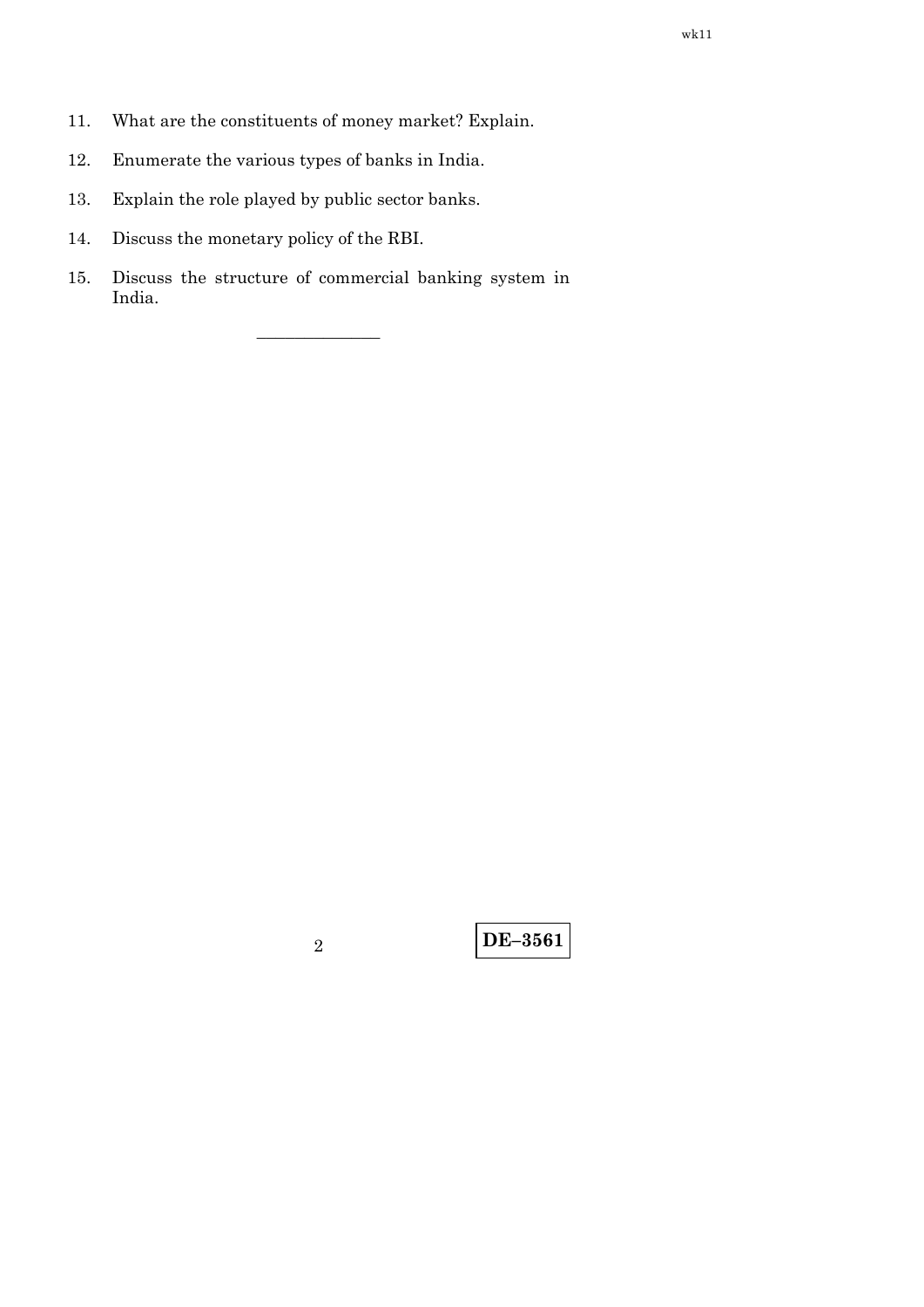| Sub. Code |  |
|-----------|--|
| 14        |  |

# DISTANCE EDUCATION

#### B.B.A. (Banking) DEGREE EXAMINATION, MAY 2018.

#### RURAL BANKING

(2005 onwards)

Time : Three hours Maximum : 100 marks

SECTION  $A - (5 \times 8 = 40$  marks)

Answer any FIVE questions.

- 1. What are the features and composition of Indian Rural Economy?
- 2. Describe the structure of co-operative banks.
- 3. Discuss the steps in Minority Development Project.
- 4. Narrate the salient features of Prime Minister's Rozgar Yojana.
- 5. Discuss the importance of project evaluation.
- 6. What are the objectives of Service Area Approach?
- 7. Explain the role of NGOs in supporting rural development.
- 8. Explain how Small Industries Development Bank of India (SIDBI) supports rural development.

SECTION B  $-$  (4  $\times$  15 = 60 marks)

- 9. Explain the sources of rural finance in India.
- 10. Briefly explain the role of commercial banks in rural finance.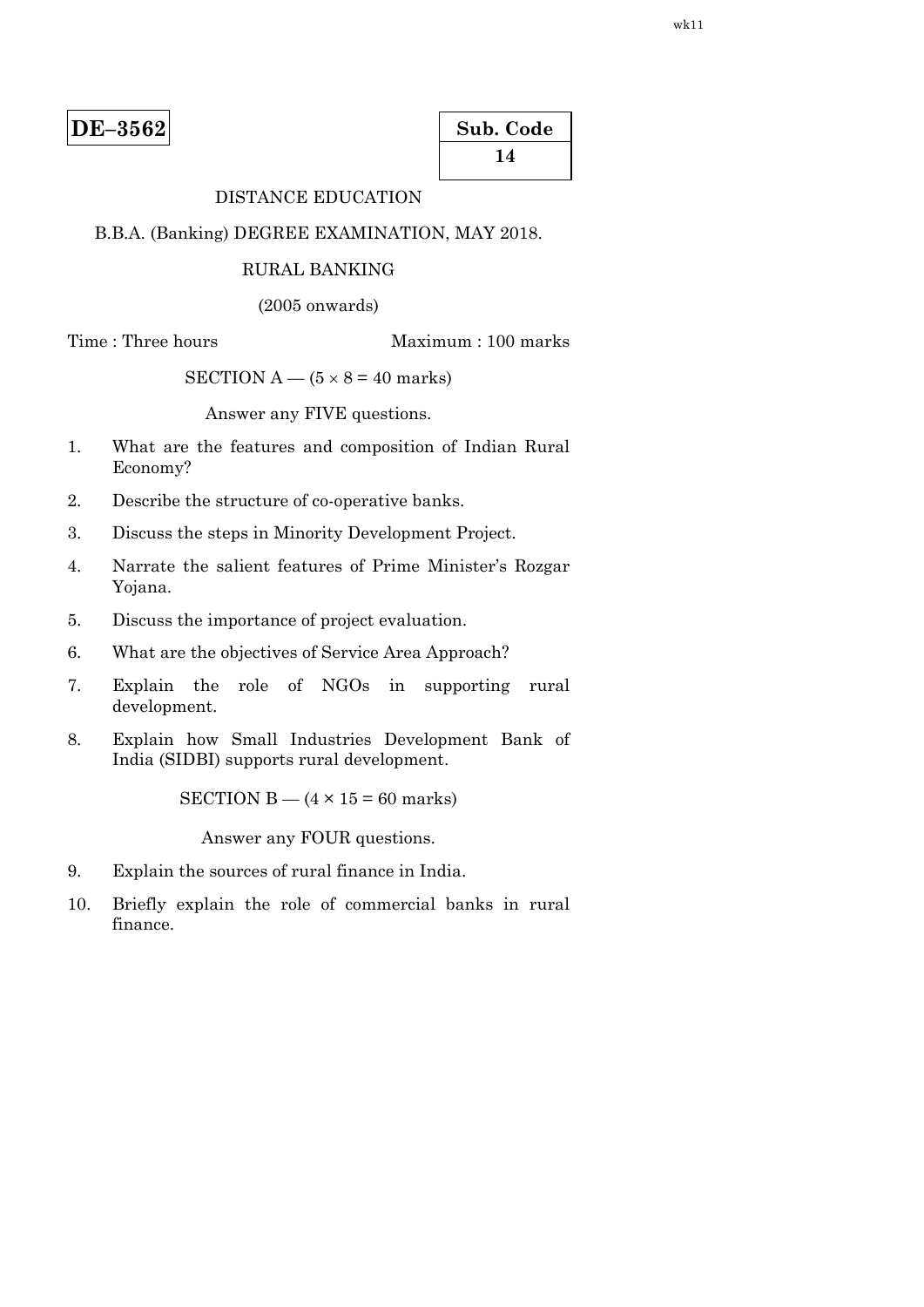- 11. Discuss the salient features of Integrated Rural Development Programme.
- 12. Explain the various steps involved in identifying and formulating a project.
- 13. Describe the credit planning under Lead Bank Scheme.
- 14. Explain in detail the functions of NABARD.
- 15. Explain how Tamil Nadu Adivasi Housing Development Corporation (TAHDCO) supports rural development.

–––––––––––––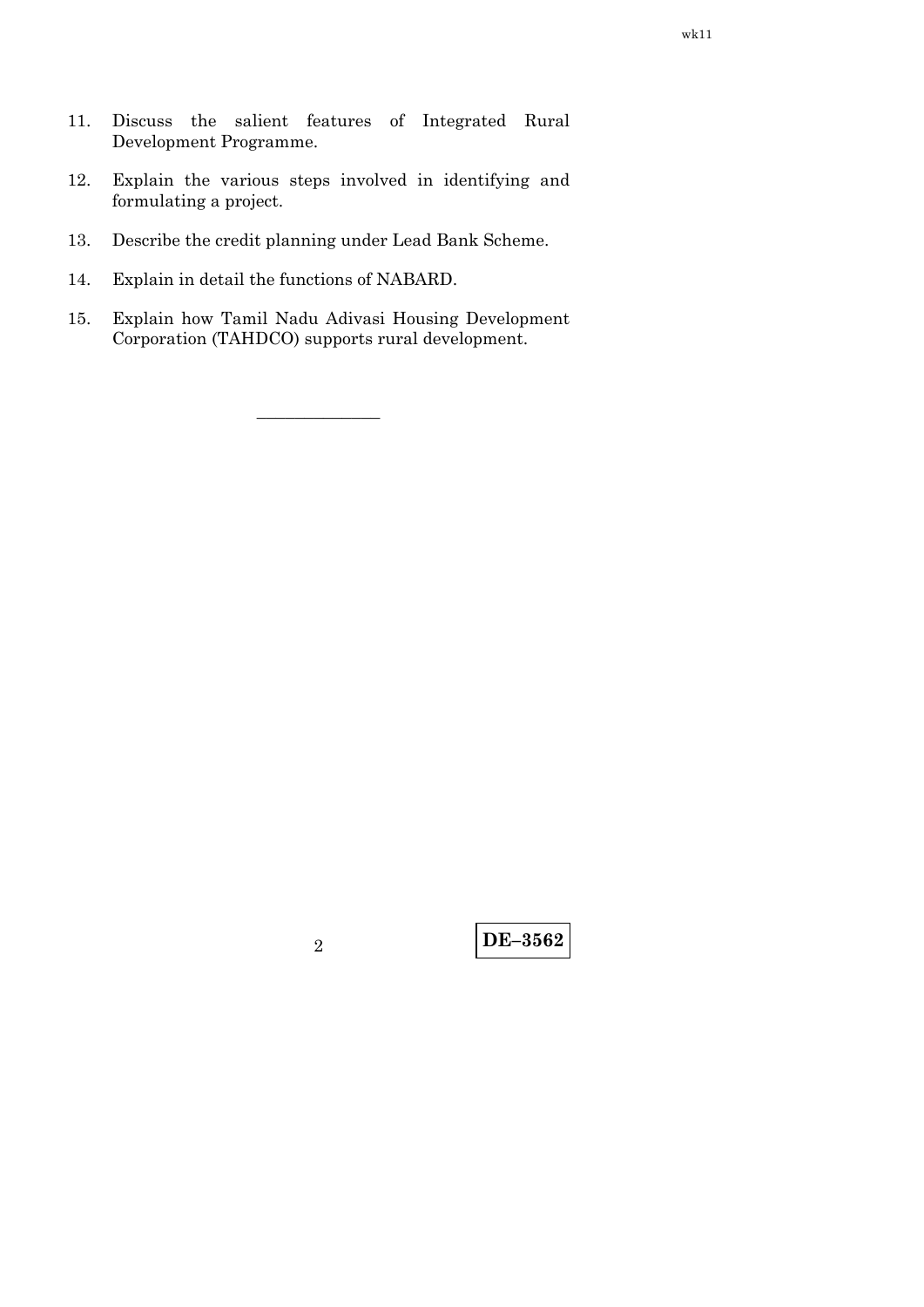| Sub. Code |  |
|-----------|--|
| 15        |  |

# DISTANCE EDUCATION

### B.B.A. (Banking) DEGREE EXAMINATION, MAY 2018.

#### FINANCIAL ACCOUNTING

(2005 onwards)

Time : Three hours Maximum : 100 marks

SECTION  $A - (5 \times 8 = 40$  marks)

Answer any FIVE questions.

1. Journalise the following transactions :

| 2007    |                              | Rs.      |
|---------|------------------------------|----------|
| April 1 | Bheem commenced business     | 1,00,000 |
| 5       | Bought goods for cash        | 50,000   |
| 8       | Sold goods to Bolu on credit | 30,000   |
| 10      | Purchased goods from Dholu   | 60,000   |
| 14      | Received cash from Bolu      | 20,000   |
| 28      | Paid salary to Raju          | 4,000    |

- 2. Differentiate between Balance Sheet and Trial Balance.
- 3. Madhav drew a bill for Rs. 5,000 on Ranjan. Ranjan accepts it and returns it to Madhav. Madhav endorses it over to Vijay. Vijay endorses it in favour of Ajay. On the due date, the bill was honoured. Pass entries in the books of all the parties.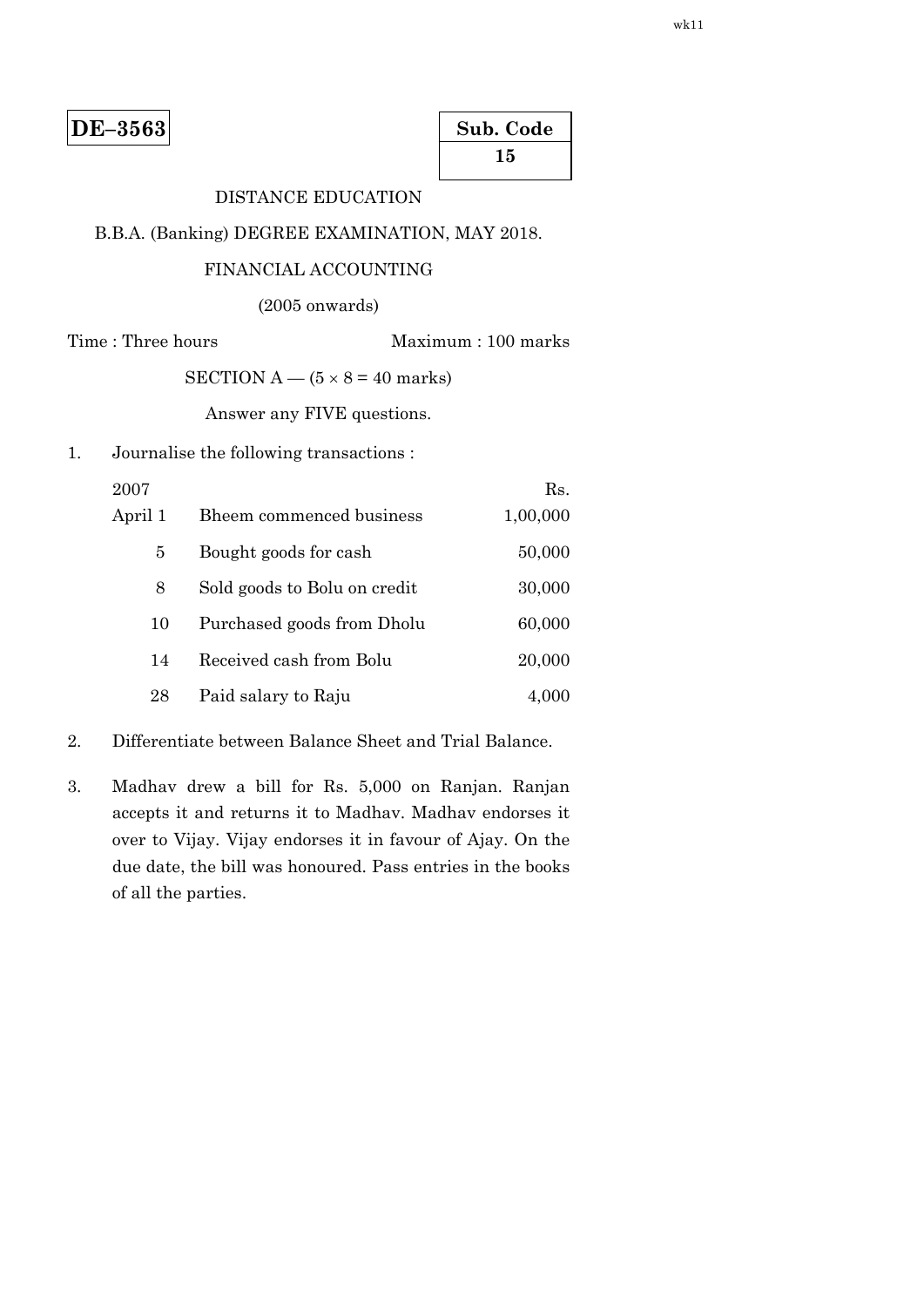- 4. On 1st January 2008, Rohit sends 150 sewing machines costing Rs. 30,000 to Anurag to be sold on behalf of the former at 5% commission on sales. Rohit paid Rs. 1,500 as freight and carriage for sending the machines. It is stated by Anurag that 120 Sewing machines were sold at Rs. 27,000. Expenses incurred by Anurag were : Octroi Rs. 250, Carriage Rs. 50, Godown rent Rs. 2100 and advertisement expenses Rs. 1500. Prepare journal entries.
- 5. Write a brief note on the treatment of the below items in Non-Profit Organisation.
	- (a) Life membership Fee
	- (b) Legacy
	- (c) Entrance Fee
	- (d) Subscription.
- 6. Show how the following items will appear in the Capital Accounts of the partners, Tom and Jerry when their capitals are fluctuating.

| Particulars                | Tom               | Jerry          |  |
|----------------------------|-------------------|----------------|--|
|                            | (Rs.)             | (Rs.)          |  |
| Capital on $1.1.2015$      | 8,00,000 7,00,000 |                |  |
| Drawings during 2015       | 1,60,000 1,40,000 |                |  |
| Interest at 5% on drawings | 4,000             | 2,000          |  |
| Share of profits for 2015  | 84,000            | 66,000         |  |
| Interest on capital @6%    | 48,000            | 42,000         |  |
| Salary                     | 72,000            | NIL            |  |
| 2                          |                   | <b>DE–3563</b> |  |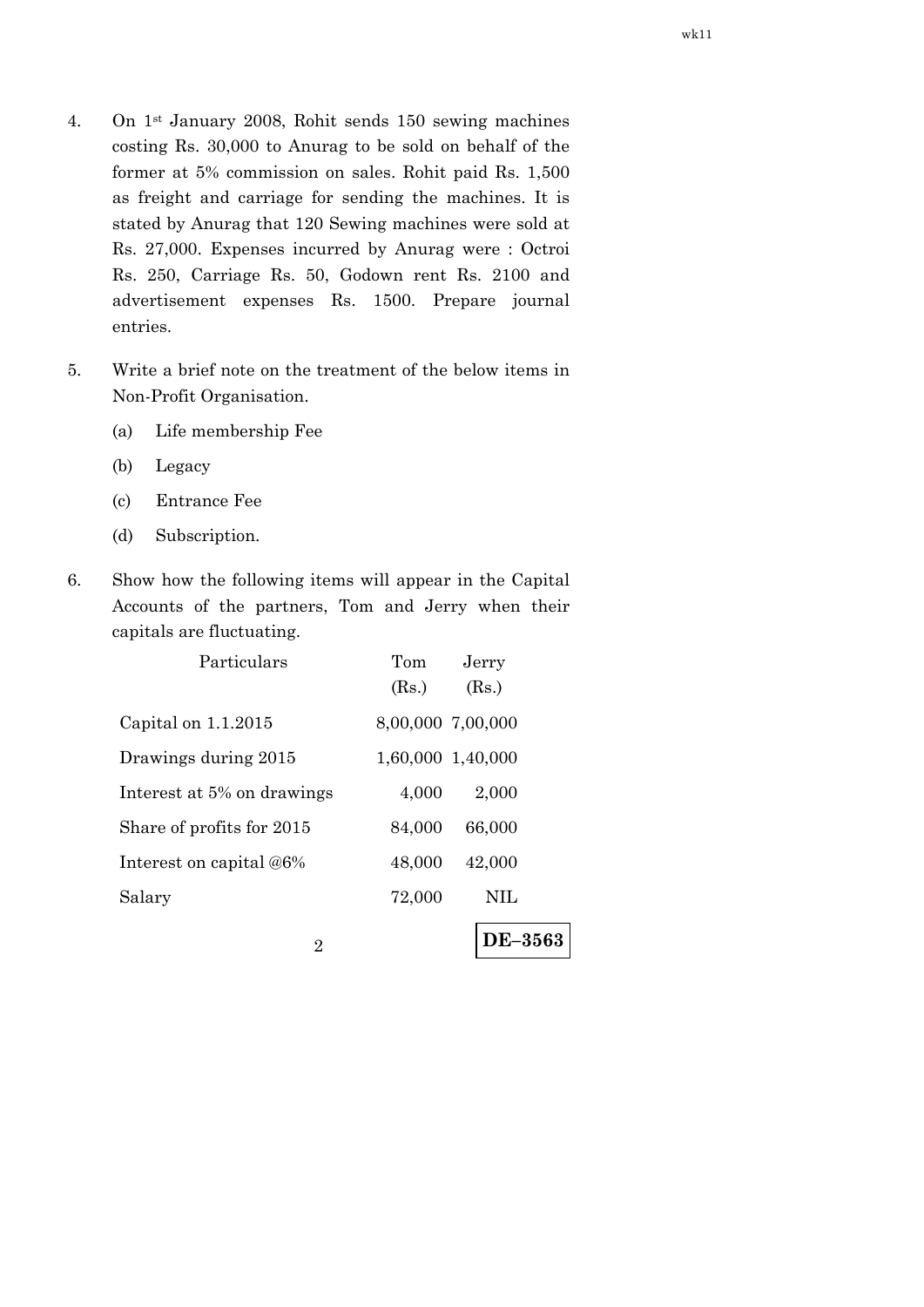7. Disney Ltd. Issued 2,000 shares of Rs. 100 each at a premium of 10% payable as follows. Rs. 25 on application, Rs. 35 on allotment (including premium), Rs. 50 on First and Final Call.

 1800 shares were applied for and allotted. All the money was received with the exception of first and final call on two hundred shares held by Mickey. These shares were forfeited and reissued to Donald for Rs. 80 per share. Pass Journal entries.

8. On 31st March 2008 a bank held the following bills, discounted by it earlier:

| Date of Bill 2008 Term of Bill Discounted Amount of Bill |                |          |           |
|----------------------------------------------------------|----------------|----------|-----------|
|                                                          | (Months)       | @ % p.a. | (Rs.)     |
| January, 17                                              | $\overline{4}$ | 17       | 7,30,000  |
| February, 7                                              | 3              | 18       | 14,60,000 |
| March, 9                                                 | З              | 17.5     | 3,64,000  |

Calculate the rebate on bills discounted.

SECTION  $B - (4 \times 15 = 60$  marks)

- 9. Discuss the prudential accounting norms in brief.
- 10. From the following trial balance prepare final accounts for the year ended 31.12.2006.

| Trial Balance as on 31.12.2006 |                              |        |         |
|--------------------------------|------------------------------|--------|---------|
|                                | Debit $(Rs.)$ Credit $(Rs.)$ |        |         |
| Capital                        |                              | 40,000 |         |
| <b>Sales</b>                   |                              | 38,000 |         |
| Purchases                      | 15,000                       |        |         |
| Salaries                       | 15,000                       |        |         |
| Rent                           | 1,500                        |        |         |
|                                | З                            |        | DE-3563 |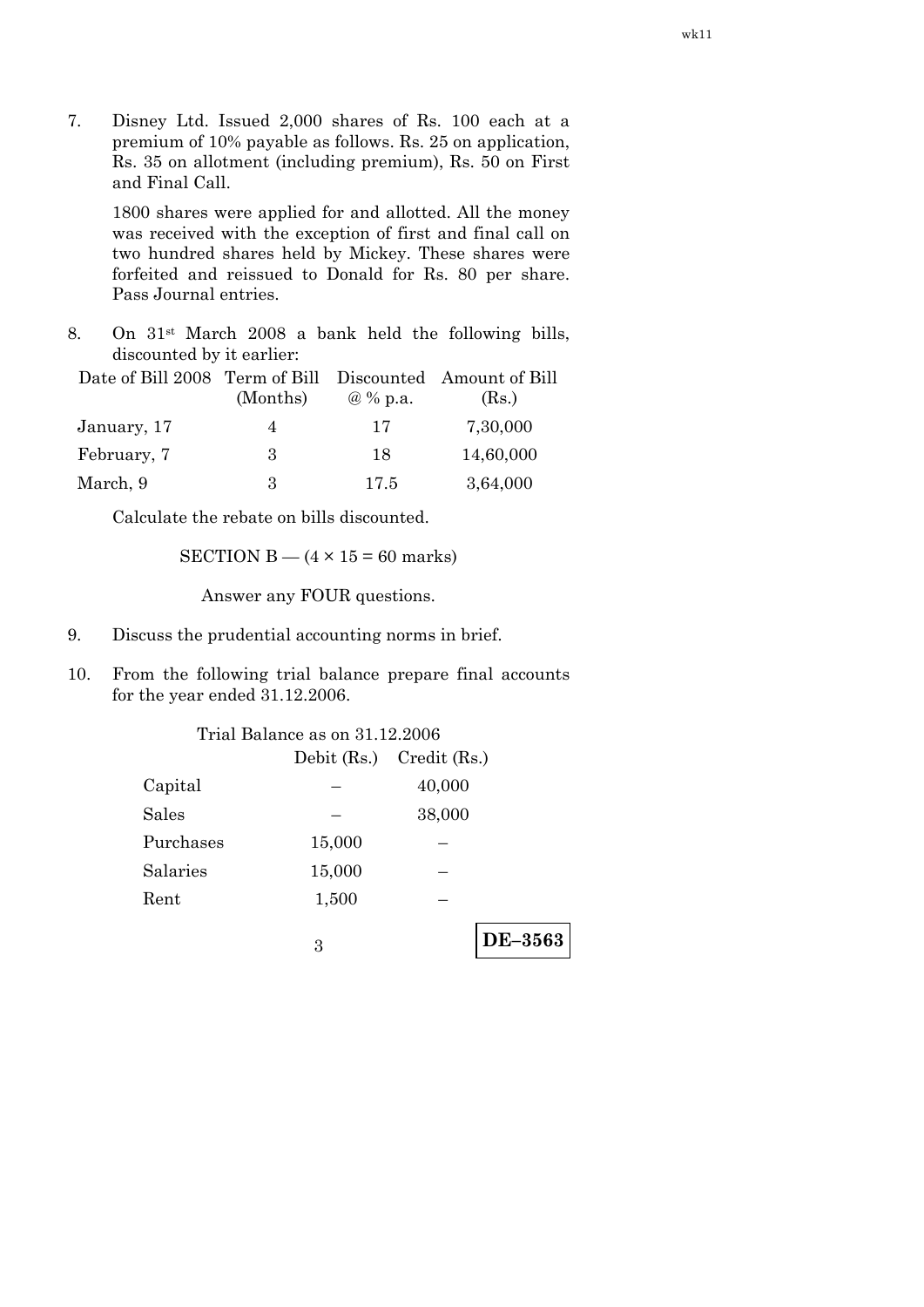|                 | Debit $(Rs.)$ | $Credit$ (Rs.) |
|-----------------|---------------|----------------|
| Insurance       | 300           |                |
| Drawings        | 5,000         |                |
| Machinery       | 28,000        |                |
| Bank            | 4,500         |                |
| Cash            | 2,000         |                |
| Stock (Opening) | 5,200         |                |
| Debtors         | 2,500         |                |
| Creditors       |               | 1,000          |

Adjustments :

- (a) Stock on 31.12.2006 was Rs. 4,900.
- (b) Outstanding Salaries Rs. 300.
- (c) Rent Paid in advance Rs. 200
- (d) Depreciation on Machinery at 10%.
- 11. Mr. Ajay of Trichy consigned 50 cases of goods @ Rs. 200 each to Mr. Vijay of Madurai. Mr. Ajay paid Rs. 200 as insurance and Rs. 300 as freight. Mr. Vijay sold the goods for Rs. 24,000 and paid Rs. 520 for carriage and Rs. 130 for godown rent. Mr. Vijay is entitled to 4% commission on gross sales. Mr. Vijay settled the account through a bank draft. Draw Journal entries and Mr. Vijay account in the books of Mr. Ajay.
- 12. From the following Receipts and payments accounts of Dr. Kishore.

| Receipts                | Rs. | Payments            | Rs.            |
|-------------------------|-----|---------------------|----------------|
| To Capital              |     | 6,000 By Furniture  | 2,000          |
| To Income from practice |     | 8,000 By Equipments | 3,000          |
| To Income from drugs    |     | 6,000 By Salaries   | 1,200          |
| To other receipts       |     | 100 By Rent         | 600            |
|                         |     |                     |                |
|                         |     |                     | <b>DE-3563</b> |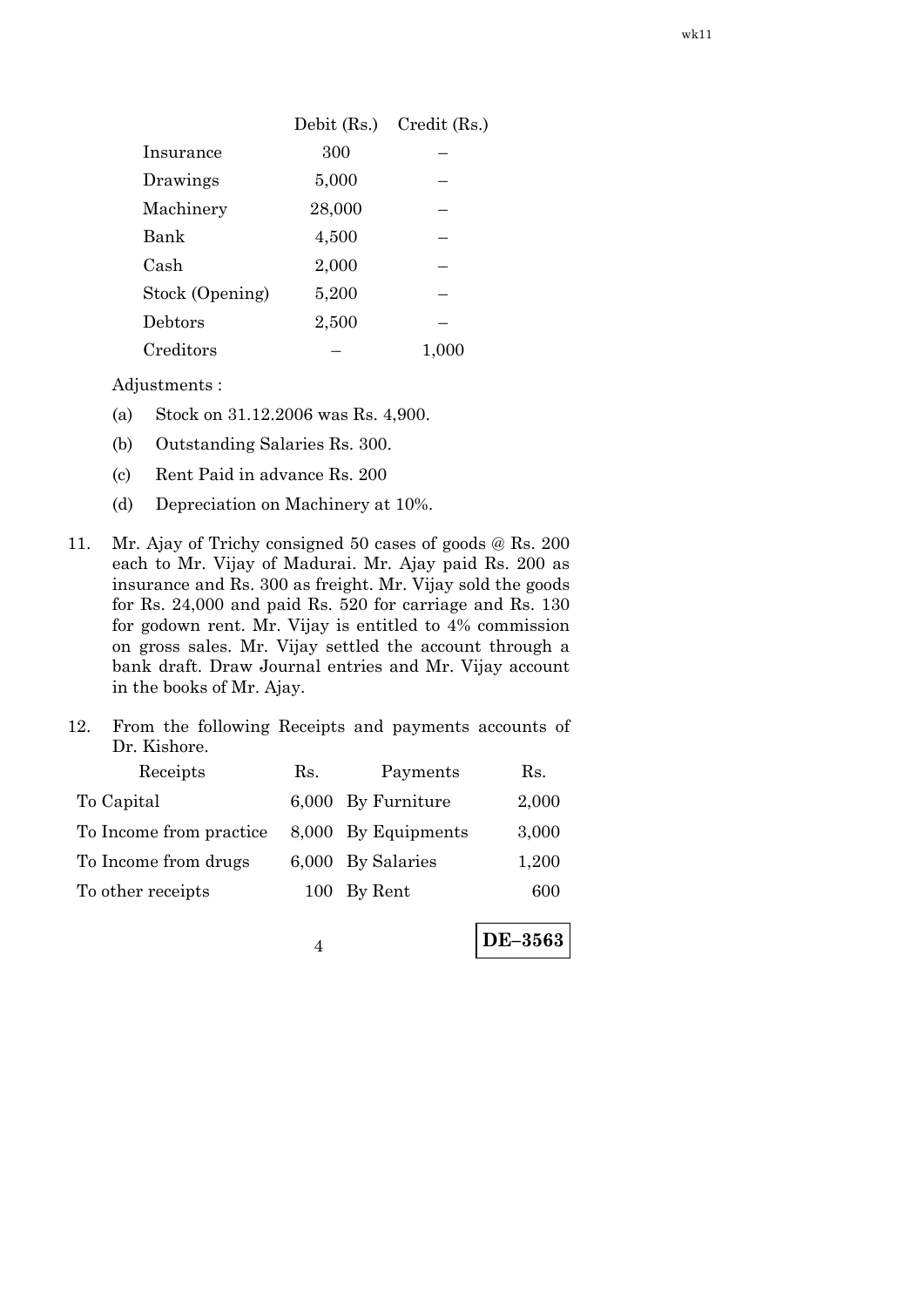| Receipts | Rs.    | Payments           | Rs.    |
|----------|--------|--------------------|--------|
|          |        | By Conveyance      | 1,000  |
|          |        | By Stationary      | 200    |
|          |        | By Investments     | 6,800  |
|          |        | By Lighting        | 200    |
|          |        | By Balance of cash | 5,100  |
|          | 20,100 |                    | 20,100 |
|          |        |                    |        |

Prepare the final accounts for the year ended 2006.

- 13. Explain the various treatment of goodwill in admission of partners.
- 14. The following are the Cholan Bank Ltd. for the year ended March 31, 2008.

|                                   | Rs.      |
|-----------------------------------|----------|
| Interest on loans                 | 5,18,000 |
| Interest on fixed deposits        | 5,50,000 |
| Commission received               | 16,000   |
| Salaries and allowances           | 1,08,000 |
| Discount on bills discounted      | 2,92,000 |
| Rebate on bills discounted        | 98,000   |
| Interest on cash credits          | 4,46,000 |
| Interest on current accounts      | 84,000   |
| Rent and taxes                    | 36,000   |
| Interest on overdrafts            | 3,08,000 |
| Directors' fee                    | 6,000    |
| Auditors fee                      | 2,000    |
| Interest on savings bank deposits | 1,36,000 |
| 5                                 | DE-3563  |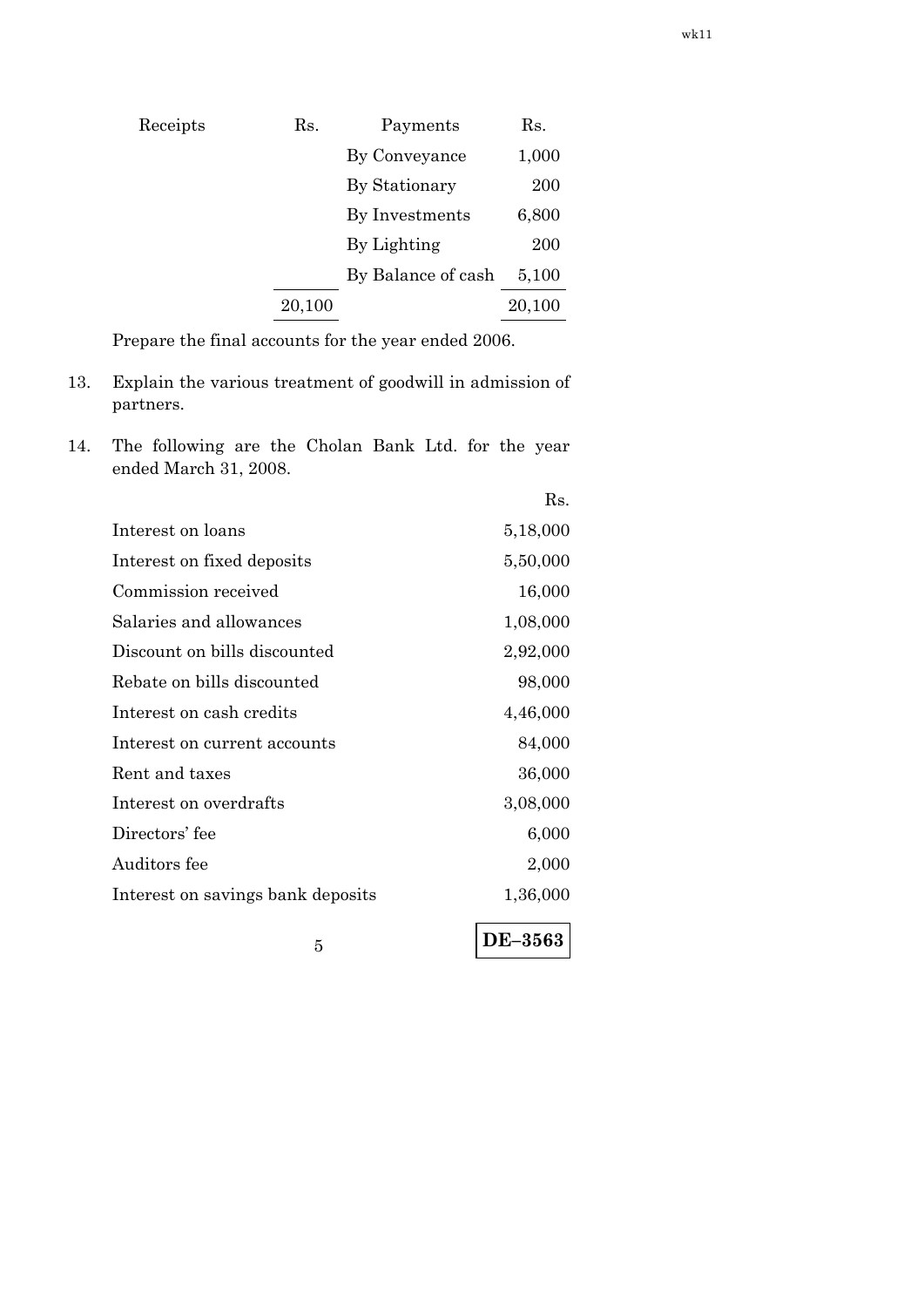| Postage and telegrams             | 3,000  |
|-----------------------------------|--------|
| Printing and stationery           | 6,000  |
| Locker rent                       | 2,000  |
| Transfer fee                      | 1,000  |
| Depreciating on Bank's properties | 10,000 |
| Sundry charges                    | 4,000  |
| Other information:                |        |

(a) Provision for bad debts Rs. 80,000

(b) Provision for income tax Rs. 3,00,000

 From the above information, prepare the profit and loss account of the bank for the year ended March 31, 2008.

15. Explain the prudential accounting norms for the following :

–––––––––––––

- (a) Income Recognition
- (b) Asset Classification.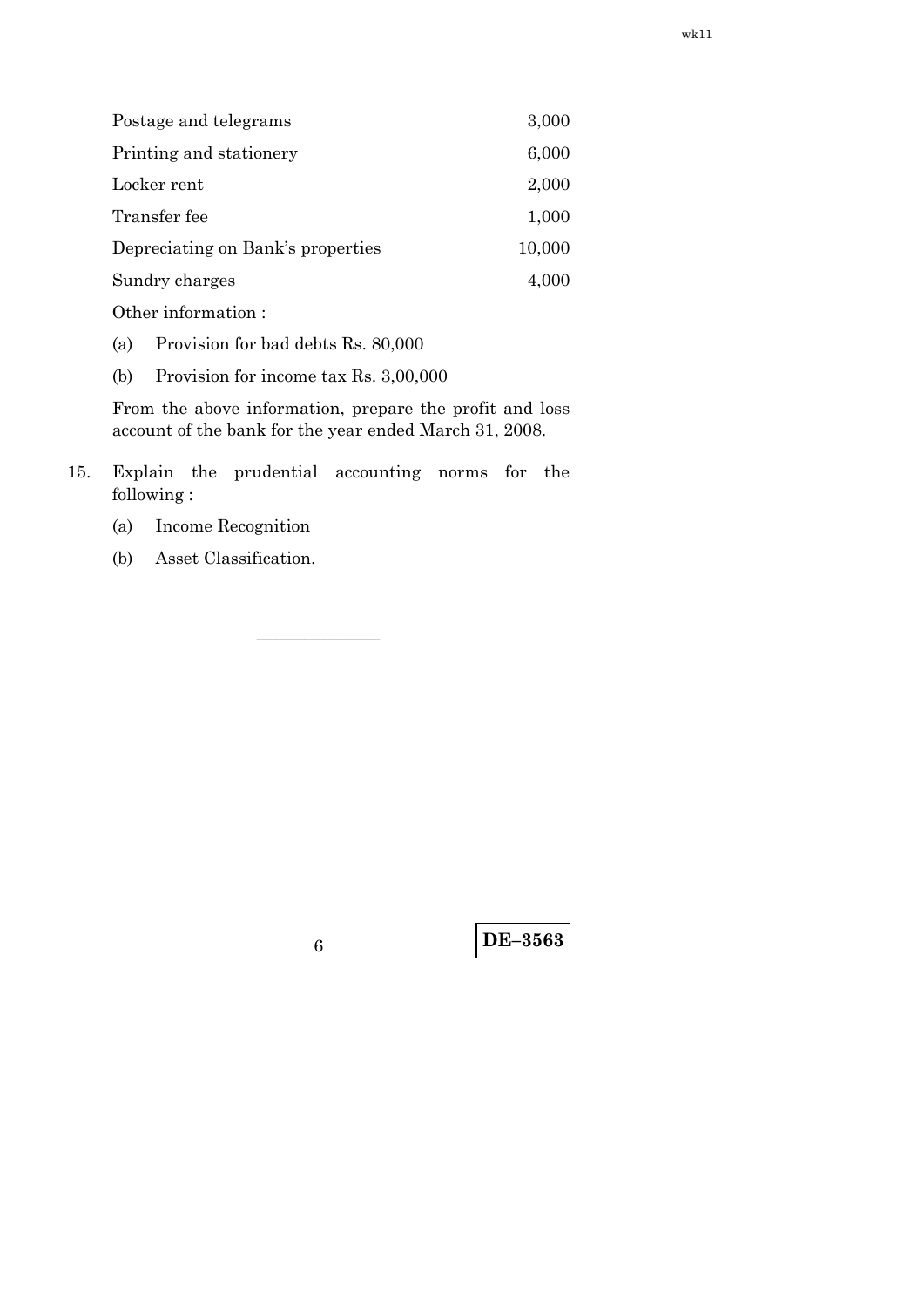| Sub. Code |  |
|-----------|--|
| 21        |  |

# DISTANCE EDUCATION

#### B.B.A. (Banking)/B.B.A. (Banking) (Lateral) DEGREE EXAMINATION, MAY 2018.

### PRACTICE AND LAW OF BANKING — I

(2005 onwards)

Time : Three hours Maximum : 100 marks

PART  $A - (5 \times 8 = 40$  marks)

Answer any FIVE questions.

- 1. What is Garnishee order? What are its kinds?
- 2. What are the benefits and purposes of a 'Letter of Introduction'?
- 3. Explain the essential features of a negotiable instruments.
- 4. Define crossing. What are the objectives of crossing a cheque?
- 5. What are the precautions to be taken by a banker while taking 'Minor' as a customer?
- 6. Mention the special features of a current account.
- 7. Write short notes on :
	- (a) Traveller's cheques
	- (b) Merchant banking.
- 8. Discuss the various kinds of endorsements.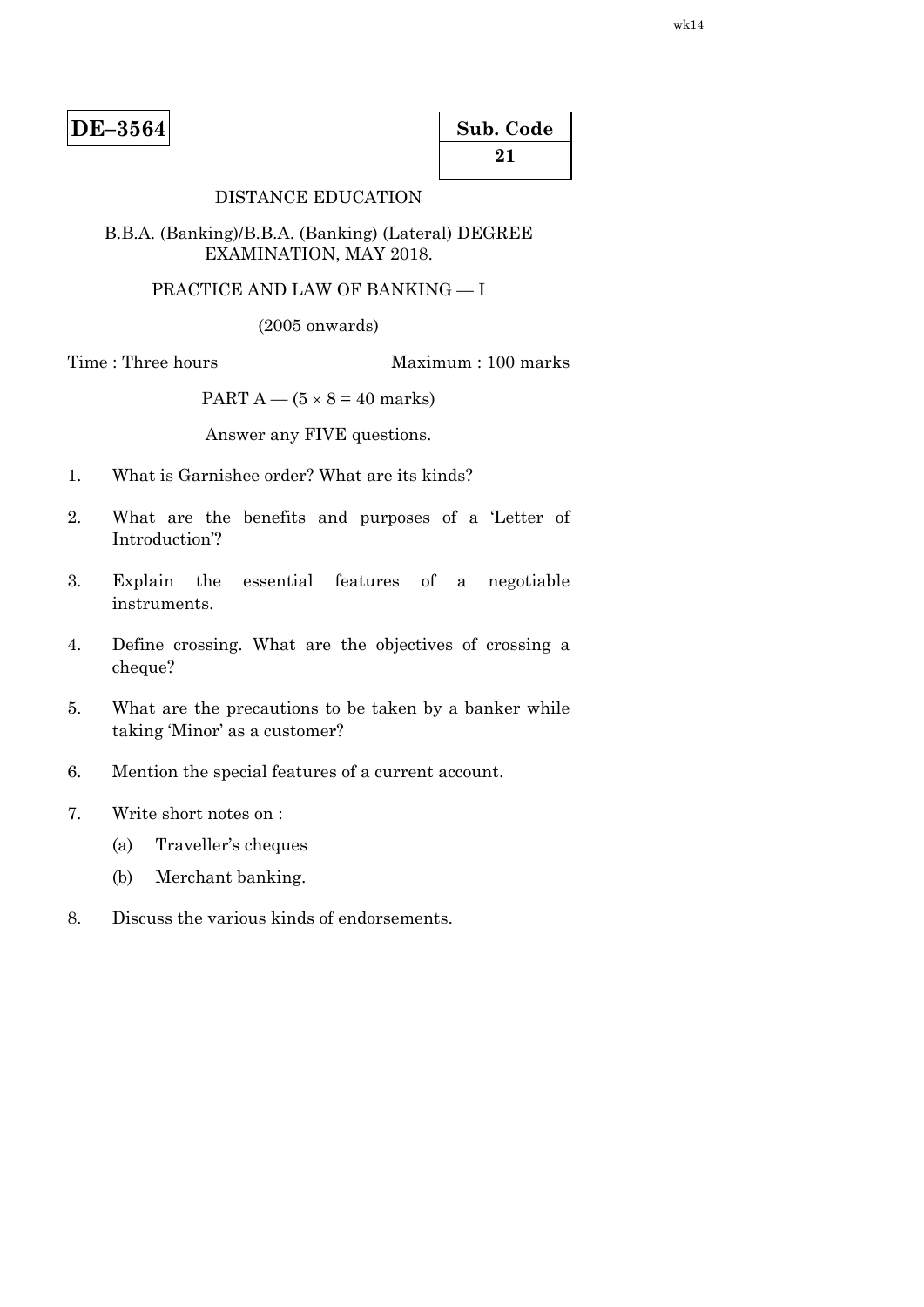PART B —  $(4 \times 15 = 60$  marks)

Answer any FOUR questions.

- 9. Explain the relationship between banker and customer.
- 10. Differentiate between a holder and a holder in Due course.
- 11. When the banker must refuse payment of a cheque?
- 12. State the precautions to be taken by the banker while dealing with a Lunatic, Drunkard and Illeterate.
- 13. Discuss in detail the different types of accounts opened and operated by a bank.

–––––––––––––––

- 14. Explain the legal aspects of entries in the Pass Book.
- 15. Write short notes on :
	- (a) Letter of credit
	- (b) Credit cards
	- (c) Carrying outstanding instructions.

**DE–3564** <sup>2</sup>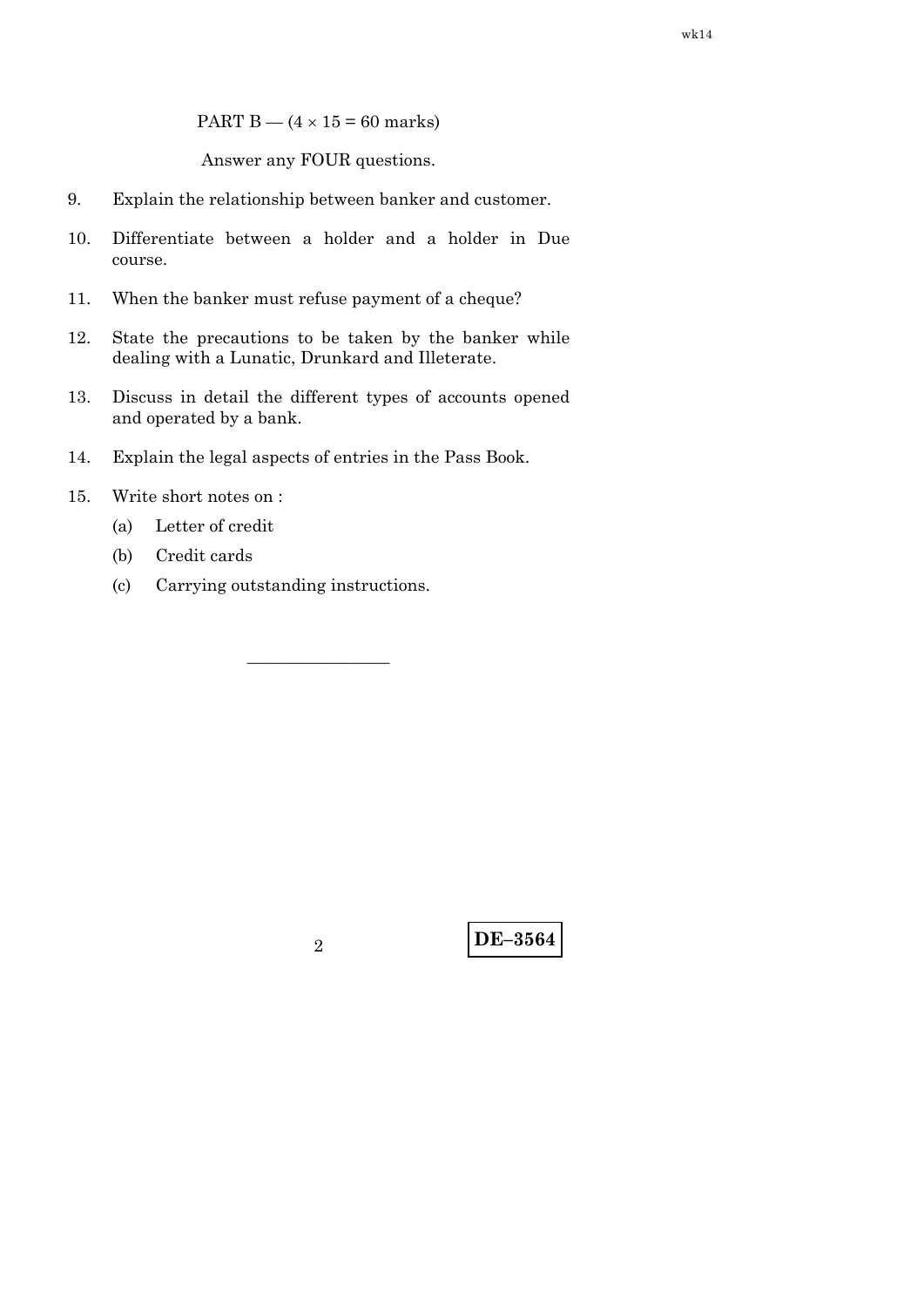| Sub. Code |  |
|-----------|--|
| 22        |  |

# DISTANCE EDUCATION

#### B.B.A. (Banking)/BBA (Banking) (Lateral) DEGREE EXAMINATION, MAY 2018.

#### MANAGEMENT PRACTICE

(2005 onwards)

Time : Three hours Maximum : 100 marks

SECTION  $A - (5 \times 8 = 40$  marks)

Answer any FIVE questions.

- 1. Define management. Write the difference between management and administration.
- 2. What do you mean by planning premises? Explain.
- 3. Write the meaning of organisation structure and explain organisation chart.
- 4. Discuss the factors which make delegation effective.
- 5. Write short notes on
	- (a) Job entargement
	- (b) Job enrichment.
- 6. Define motivation. Bring out the advantages of motivation.
- 7. Explain the various types of leadership in brief.
- 8. Explain PERT and CPM. What are the advantages of PERT?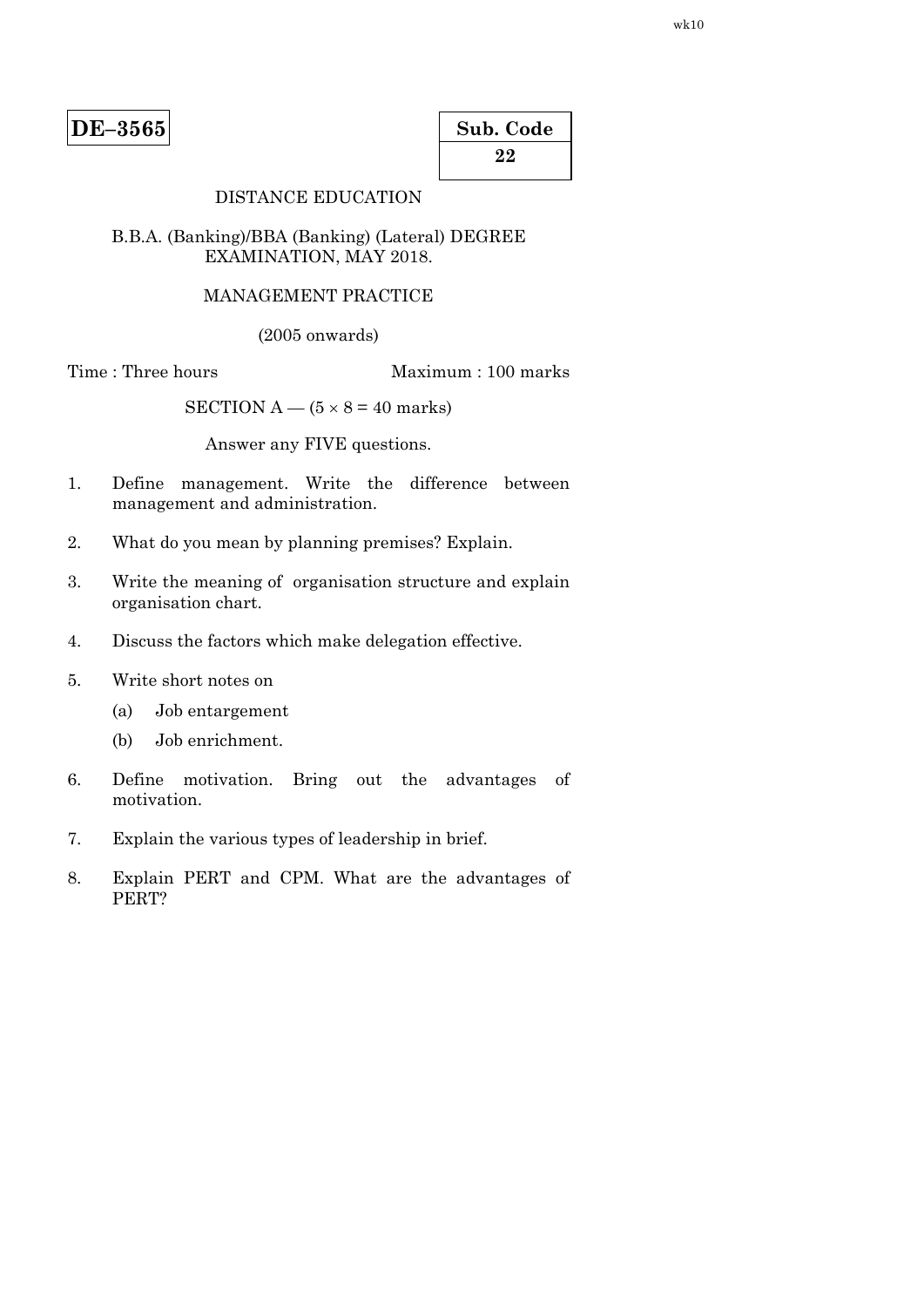SECTION B  $-$  (4  $\times$  15 = 60 marks)

Answer any FOUR questions.

- 9. What do you mean by scientific management? Explain the contents of scientific management.
- 10. Explain the various types of plans normally used in banks.
- 11. What do you understand by departmentalization? Bring out the various basis of departmentation.
- 12. Discuss the various sources of recruitment in detail.
- 13. Explain communication process and high light the communication barriers in brief.
- 14. Discuss the modern and traditional methods of performance evaluation.

——————————

- 15. Write short notes on
	- (a) Human Resource Accounting
	- (b) Responsibility Accounting
	- (c) Span of Management.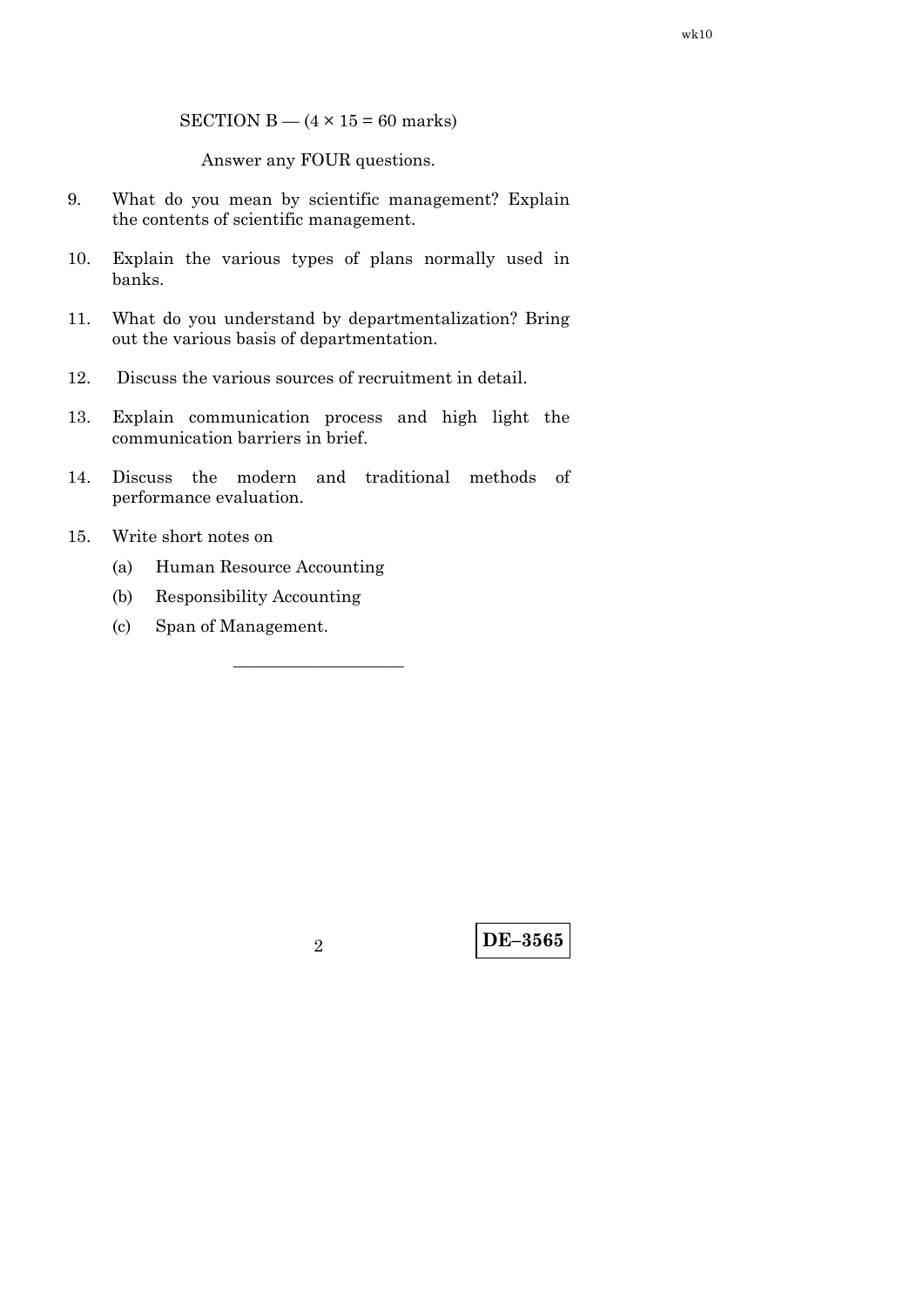| Sub. Code |  |
|-----------|--|
| 23        |  |

# DISTANCE EDUCATION

### B.B.A. (Banking)/B.B.A. (Banking) (Lateral) DEGREE EXAMINATION, MAY 2018.

#### BUSINESS STATISTICS

(2005 onwards)

Time : Three hours Maximum : 100 marks

PART  $A - (5 \times 8 = 40$  marks)

Answer any FIVE questions.

- 1. Define Statistics and explain the functions and applications of Statistics in detail.
- 2. Describe the characteristics of different averages.
- 3. What is measures of dispersion also explain the properties of a good measure of variation.
- 4. Explain briefly about different measures of skewness.
- 5. What is correlation analysis? Write its types with example.
- 6. Explain the assumptions of interpolation and extrapolation.
- 7. Explain the methods of constructing index numbers.
- 8. What are the measurement of cyclical variations? Explain in detail.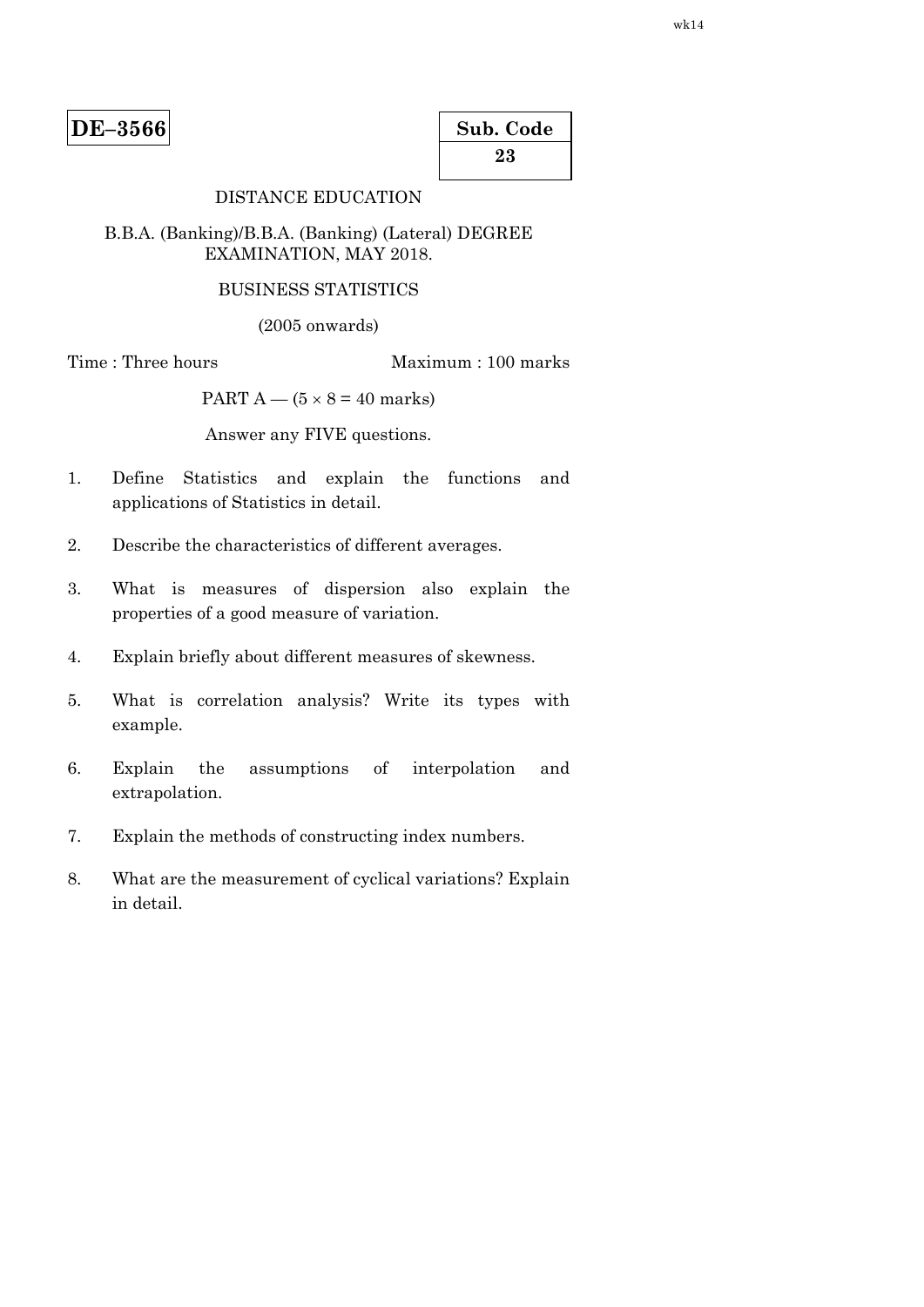PART B —  $(4 \times 15 = 60$  marks) Answer any FOUR questions.

- 9. Calculate the median from the following data : Weights (in gms) : 410-419 420-429 430-439 440-449 No. of Apples : 14 20 42 54 Weights (in gms) : 450-459 460-469 470-479 No. of Apples : 45 18 7
- 10. The annual salaries of a group of employees are given in the following row. Salaries (in Rs. '000) : 45 50 55 60 65 70 75 80 No. of person :  $\begin{array}{cccccc} 3 & 5 & 8 & 7 & 9 & 7 & 4 & 7 \end{array}$ Calculate the standard deviation of the salaries.
- 11. Calculate Karl Pearson's coefficient of skewness to the given data.

| Variable :                        |  | $0-10$ 10-20 20-30 30-40 |      |
|-----------------------------------|--|--------------------------|------|
| Frequency: 5                      |  | 6 11                     | - 21 |
| Variable: 40-50 50-60 60-70 70-80 |  |                          |      |
| Frequency: $35 \t 30 \t 22$       |  |                          | 11   |

12. The ranking of 10 students in two subjects A and B are as follows :

> A : 6 5 3 10 2 4 9 7 8 1 B : 3 8 4 9 1 6 10 7 5 2

Calculate rank correlation coefficient.

13. The following are the annual premiums charged by an insurance corporation for a policy of Rs. 10 lakh. Calculate the premium payable at the age of 26.

| Age in years :                                                   |  | 20 25 30 35 40 |  |
|------------------------------------------------------------------|--|----------------|--|
| Premium (Rs. thousand): $23 \quad 26 \quad 30 \quad 35 \quad 42$ |  |                |  |
| (Apply Newton's method).                                         |  |                |  |

**DE–3566** <sup>2</sup>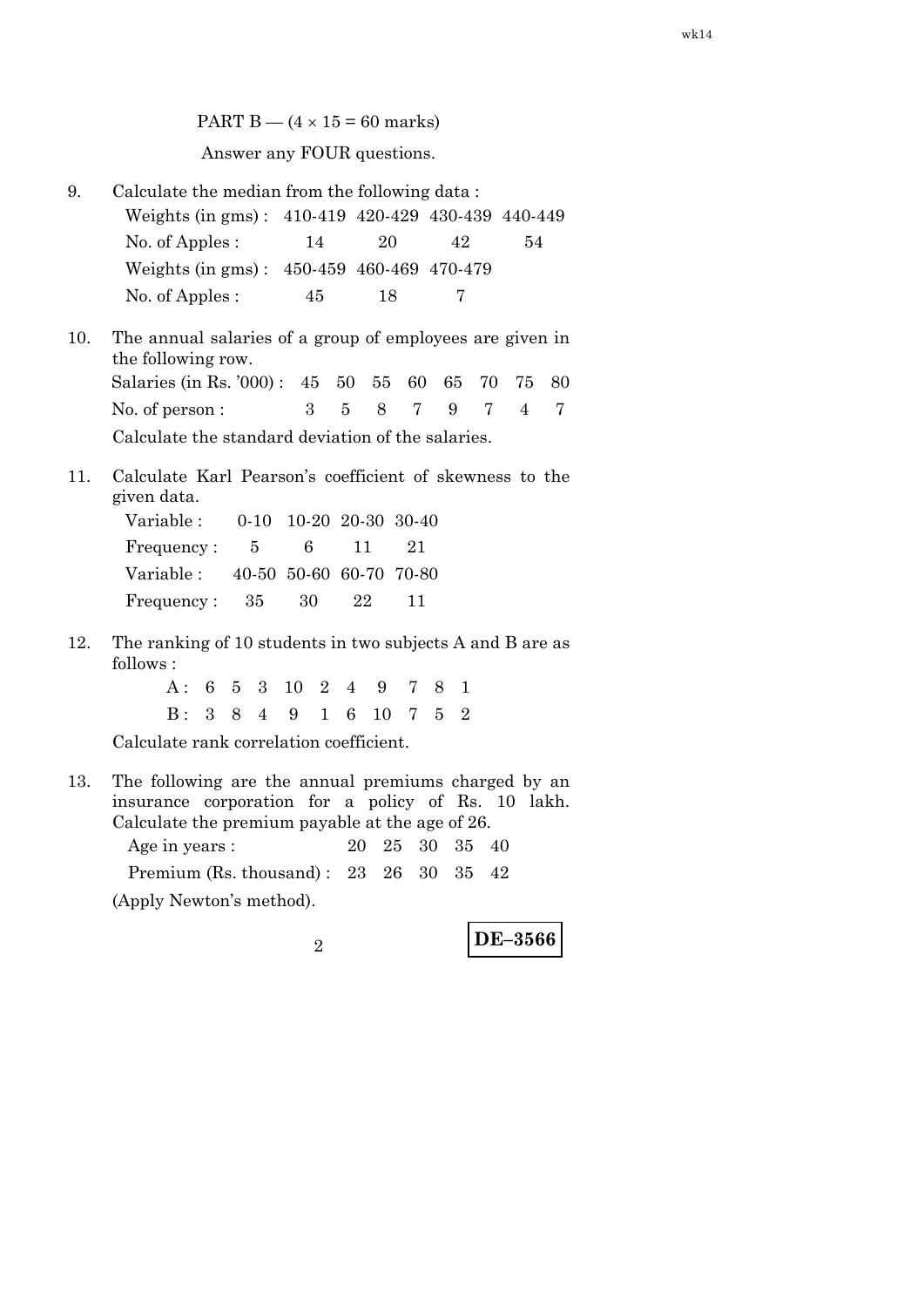14. Construct a cost of living index from the following indices, the weights being food 55, rent 20, clothing 15, fuel and lighting 15 and miscellaneous 5.

Year Food Rent Clothing Fuel and Miscellaneous lighting

|              |  |     | $n_{\rm S}$ mung |     |
|--------------|--|-----|------------------|-----|
| 2011 100 100 |  | 100 | 100              | 100 |
| 2012 105 104 |  | 98  | 100              | 110 |
| 2013 110 112 |  | 102 | 101              | 115 |
| 2014 112 115 |  | 105 | 103              | 120 |

15. Below are given the annual production figures (in thousand tonnes) of a fertilizer factory.

| Year :                            |  |  |  | 2005 2006 2007 2008 2009 2010 2011 |
|-----------------------------------|--|--|--|------------------------------------|
| Production: 70 75 90 91 95 98 100 |  |  |  |                                    |

–––––––––––––––

 Fit a straight line trend by the method of least squares and tabulate the trend values.

**DE–3566** <sup>3</sup>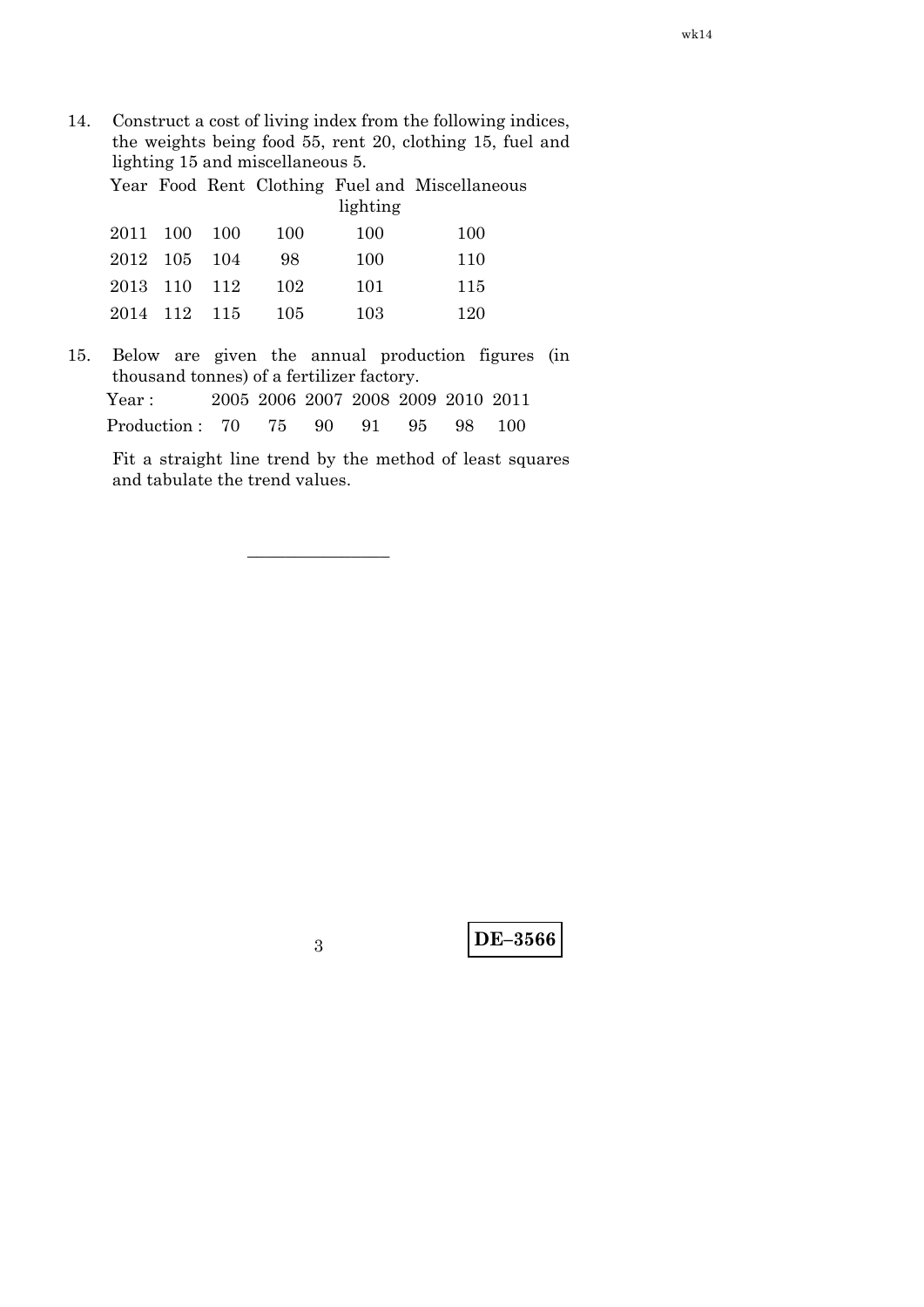| Sub. Code |  |
|-----------|--|
| 24        |  |

### DISTANCE EDUCATION

### B.B.A. (Banking) / B.B.A. (Banking) (Lateral) DEGREE EXAMINATION, MAY 2018.

#### BUSINESS LAW

(2005 onwards)

Time : Three hours Maximum : 100 marks

SECTION A —  $(5 \times 8 = 40$  marks)

Answer any FIVE questions.

- 1. Write the meaning of offer. Explain the types of offer.
- 2. Give a detailed note on "Duties of an Agent".
- 3. Discuss who are all incapable to enter into a contract?
- 4. Explain the difference between sale and bailment.
- 5. Discuss the contents of a "Partnership deed".
- 6. Describe the power and duties of a company director.
- 7. Under what circumstances alteration of stamps can be made? Explain.
- 8. What are the legal effects of registration?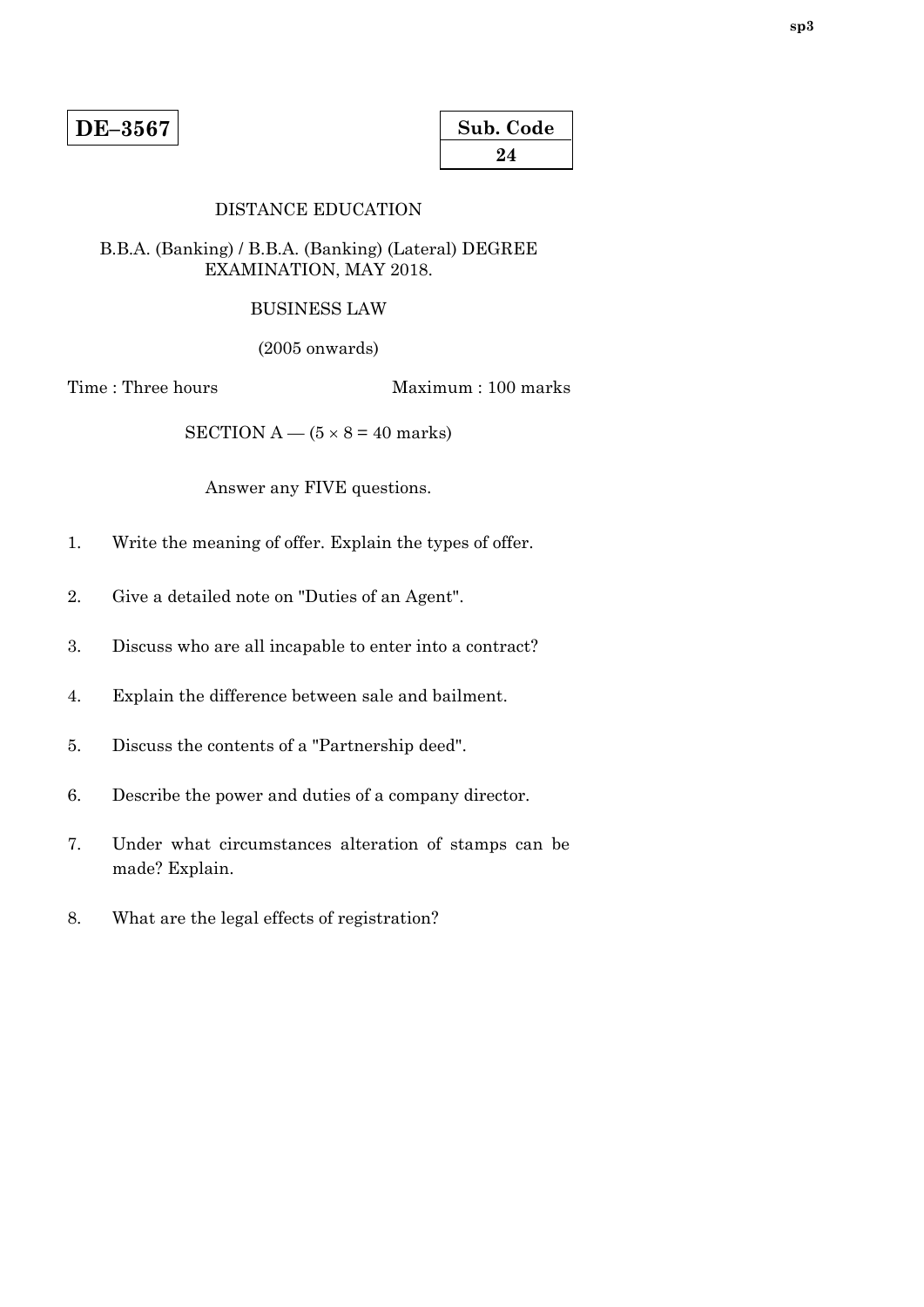SECTION B  $-$  (4  $\times$  15 = 60 marks)

Answer any FOUR questions.

- 9. "All contracts are agreements but all agreements are not contracts" – Explain.
- 10. Discuss the remedies for breach of contract.
- 11. What are the various types of partnership? Explain any four types of partnership in detail.
- 12. What are the requisites of a valid general meeting? Explain the various kinds of shareholders meetings in brief.
- 13. What is articles of association? What are its contents? How can they be altered?
- 14. Explain the reasons for variations in stamp duty from one state to another state.
- 15. Discuss the legal procedure for registration of documents in India.

–––––––––––––––

**DE–3567** <sup>2</sup>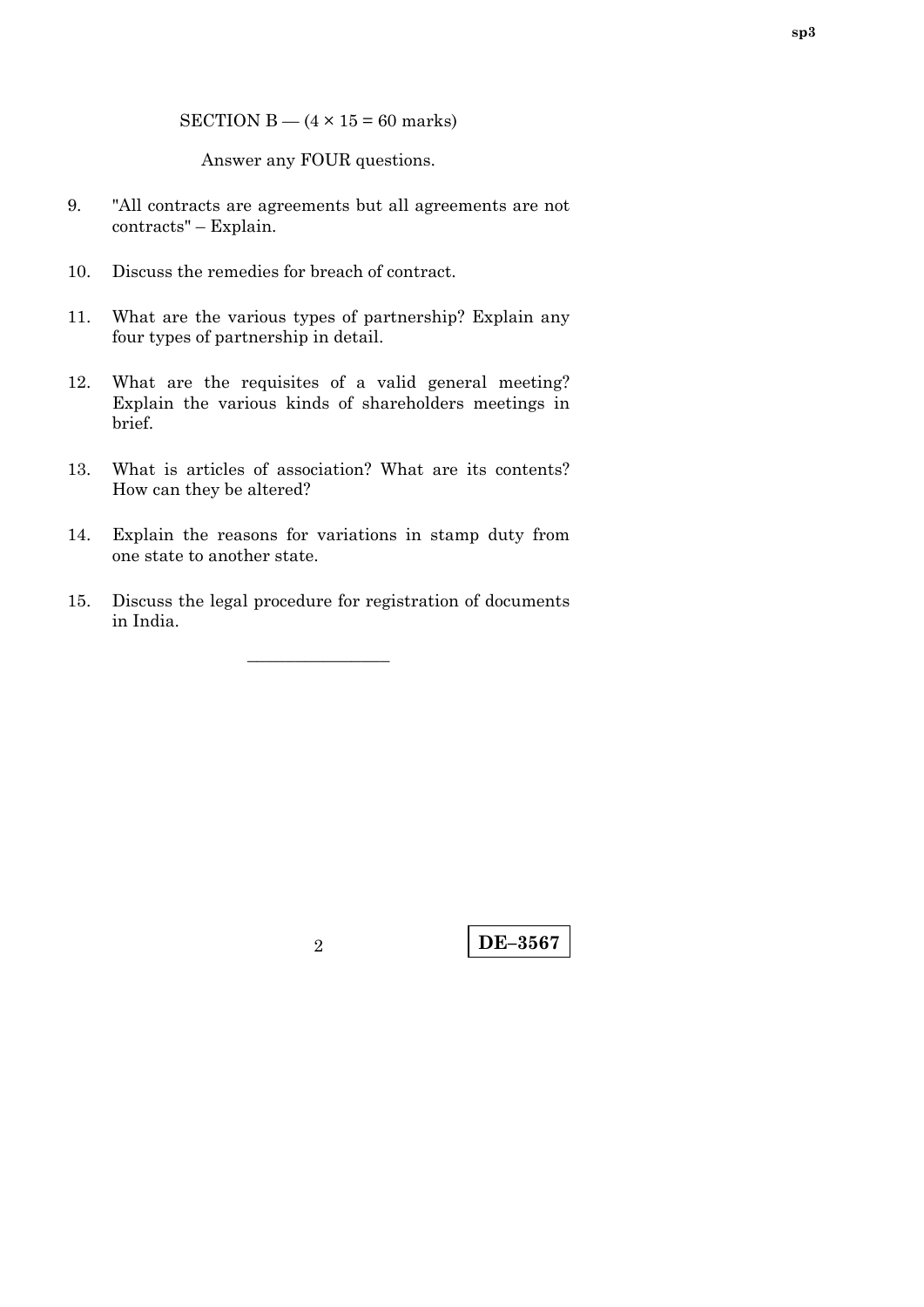| Sub. Code |  |
|-----------|--|
| 25        |  |

### DISTANCE EDUCATION

### B.B.A. (Banking) / B.B.A. (Banking) (Lateral) DEGREE EXAMINATION, MAY 2018.

# FOREIGN EXCHANGE AND FINANCING OF FOREIGN TRADE

(2005 onwards)

Time : Three hours Maximum : 100 marks

PART  $A - (5 \times 8 = 40$  marks)

Answer any FIVE questions.

- 1. Briefly explain the components of Balance of Trade.
- 2. Write a detailed note on multimodal transport documents.
- 3. Explain the features of consignment exports.
- 4. Write a note on project exports.
- 5. Briefly specify the role of EXIM Bank in lending loans to commercial banks in India.
- 6. What are the standard policies of ECGC?
- 7. Explain the significance of currency loans.
- 8. Brief on Deferred Payment Imports.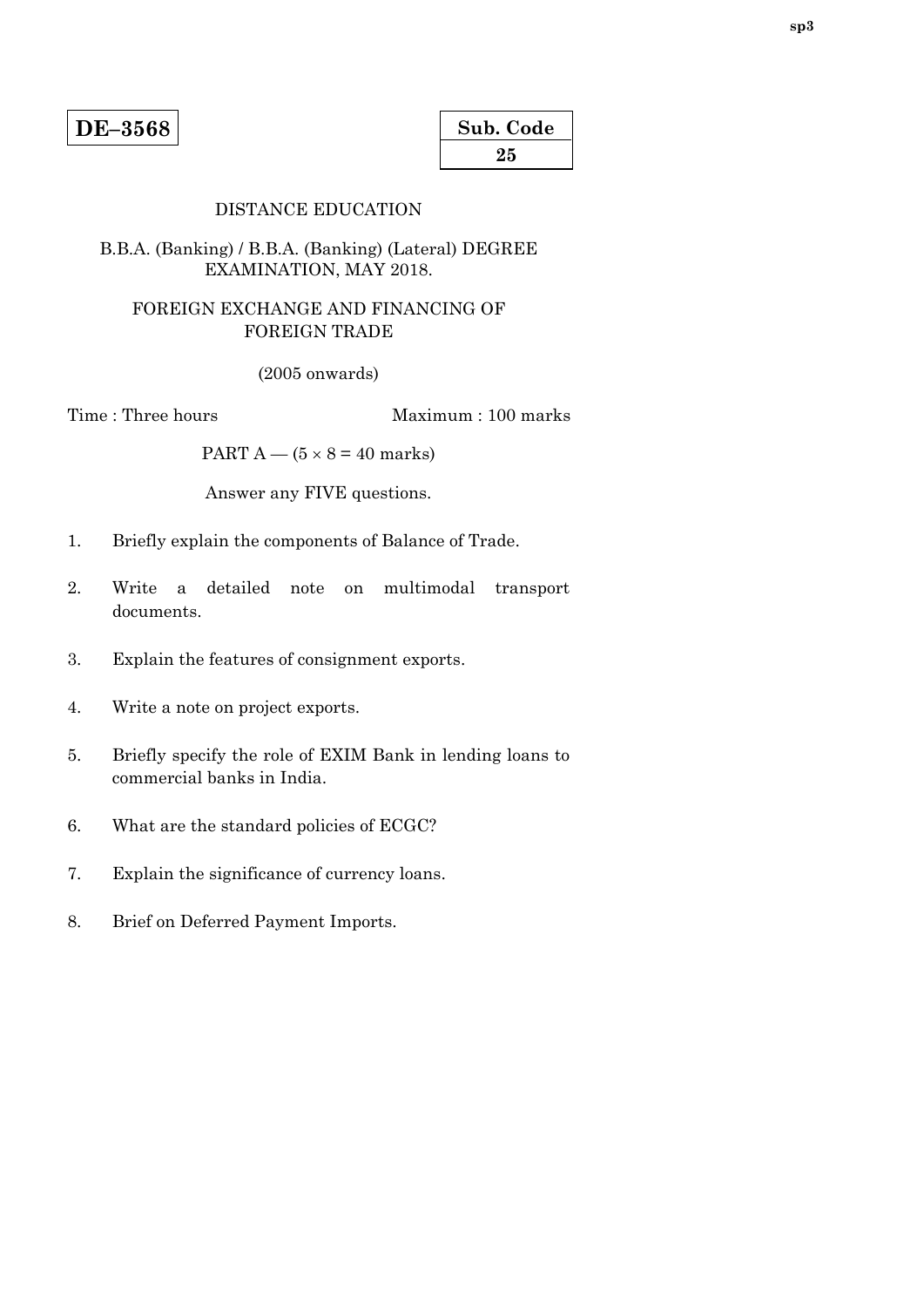PART  $B - (4 \times 15 = 60$  marks)

Answer any FOUR questions.

- 9. Explain the various documents used in foreign trade.
- 10. What are the objectives and methods of Exchange Control?
- 11. Give a detailed note on Export financing.
- 12. Discuss the functioning of Joint Ventures abroad and Export guarantees.
- 13. Explain the role of EXIM Banking in leading to Indian exporters.
- 14. Examine the role of ECGC of India Limited in promoting Foreign Trade.

–––––––––––––––

15. Explain how import financing is made.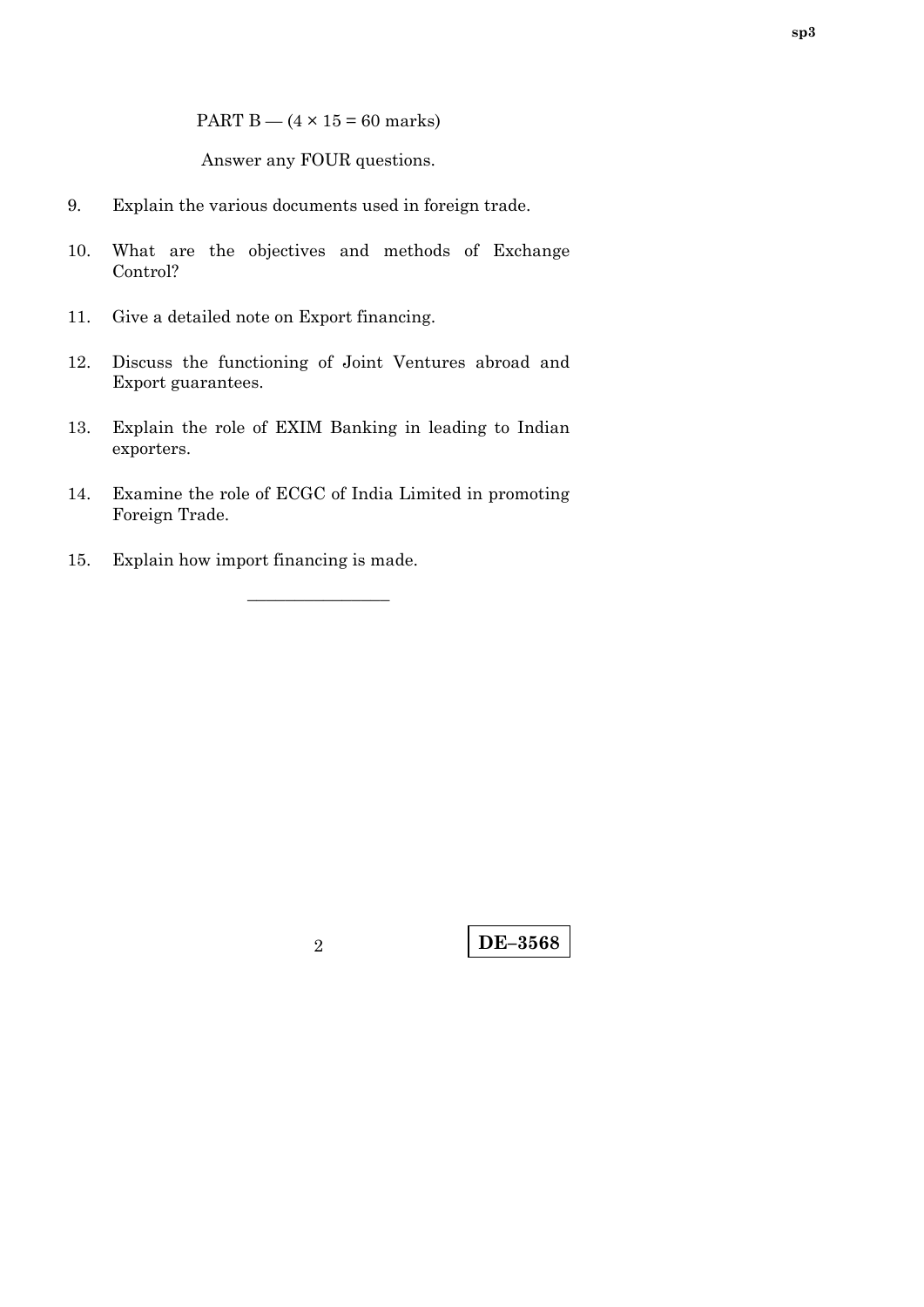| Sub. Code |  |
|-----------|--|
| 31        |  |

### DISTANCE EDUCATION

#### B.B.A. (Banking)/B.B.A. (Banking) (Lateral) DEGREE EXAMINATION, MAY 2018.

### PRACTICE AND LAW OF BANKING — II

(2005 onwards)

Time : Three hours Maximum : 100 marks

SECTION A —  $(5 \times 8 = 40$  marks)

Answer any FIVE questions.

All questions carry equal marks.

- 1. Write a note on purchase and discounting of bills.
- 2. What are the precautions a banker should take while making unsecured advances?
- 3. What are the advantages of stock exchange securities?
- 4. What precautions should a banker take while making advances against fixed deposit receipt?
- 5. Explain the concept of lien and its types.
- 6. Explain the non-legal and legal remedies available to deal with NPA.
- 7. What are the advantages of lending against Government securities?
- 8. What are the procedure for opening a bank account?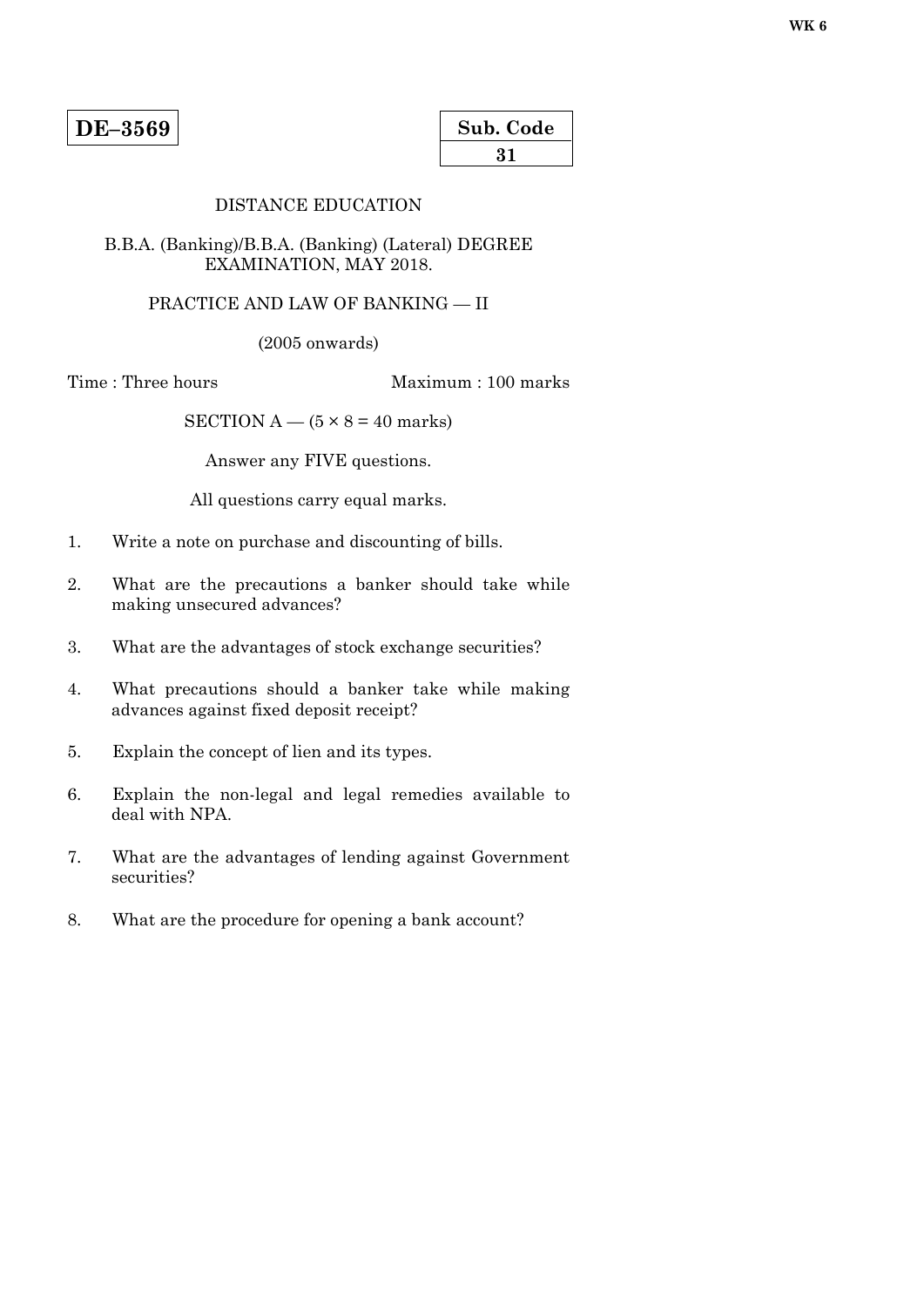Answer any FOUR questions.

- 9. Explain the various forms of advances provided by commercial banks.
- 10. Discuss the various kinds of bills of exchange.
- 11. Explain the obligations of creditors towards surety.
- 12. Explain the rights of a surety against the debtor and creditor.
- 13. Discuss the suitability of Life Insurance Policy as a security for a bank advance.
- 14. Discuss the essential clauses of Indian Stamp Act with regard to documents executed by borrowers.

————————

15. Explain the various aspects of loan appraisal.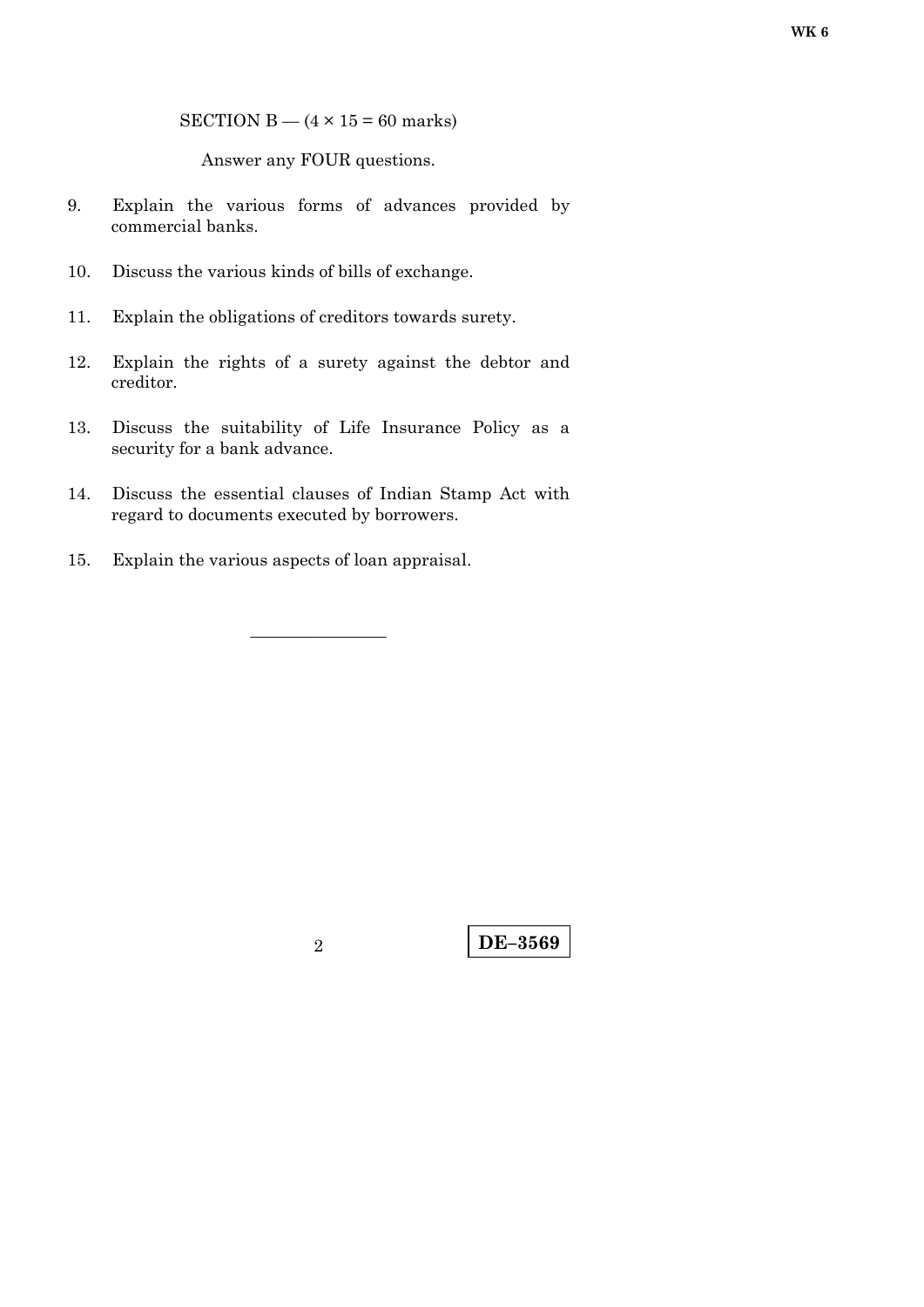| $DE-3570$ |
|-----------|
|-----------|

| Sub. Code |  |
|-----------|--|
| 32        |  |

### DISTANCE EDUCATION

#### B.B.A. (Banking)/B.B.A. (Banking) Lateral DEGREE EXAMINATION, MAY 2018.

# MARKETING OF BANKING SERVICES

(2005 onwards)

Time : Three hours Maximum : 100 marks

PART  $A - (5 \times 8 = 40$  marks)

Answer any FIVE questions.

- 1. Distinguish between marketing and social marketing.
- 2. What are the important of marketing to a bank?
- 3. Discuss about deregulation of interest rates.
- 4. Explain the term Direct Marketing.
- 5. Enumerate the importance of marketing audit.
- 6. Describe the role of advertisement in promotion of bank.
- 7. What do you mean by publicity and how it helps bank's promotion?
- 8. Why selection and motivation of marketing employees are very important to a bank?

PART  $B - (4 \times 15 = 60$  marks)

- 9. Discuss the factors involved in segmentation of Banks.
- 10. Define pricing mix and explain its importance and discuss about the factors influencing pricing of a product.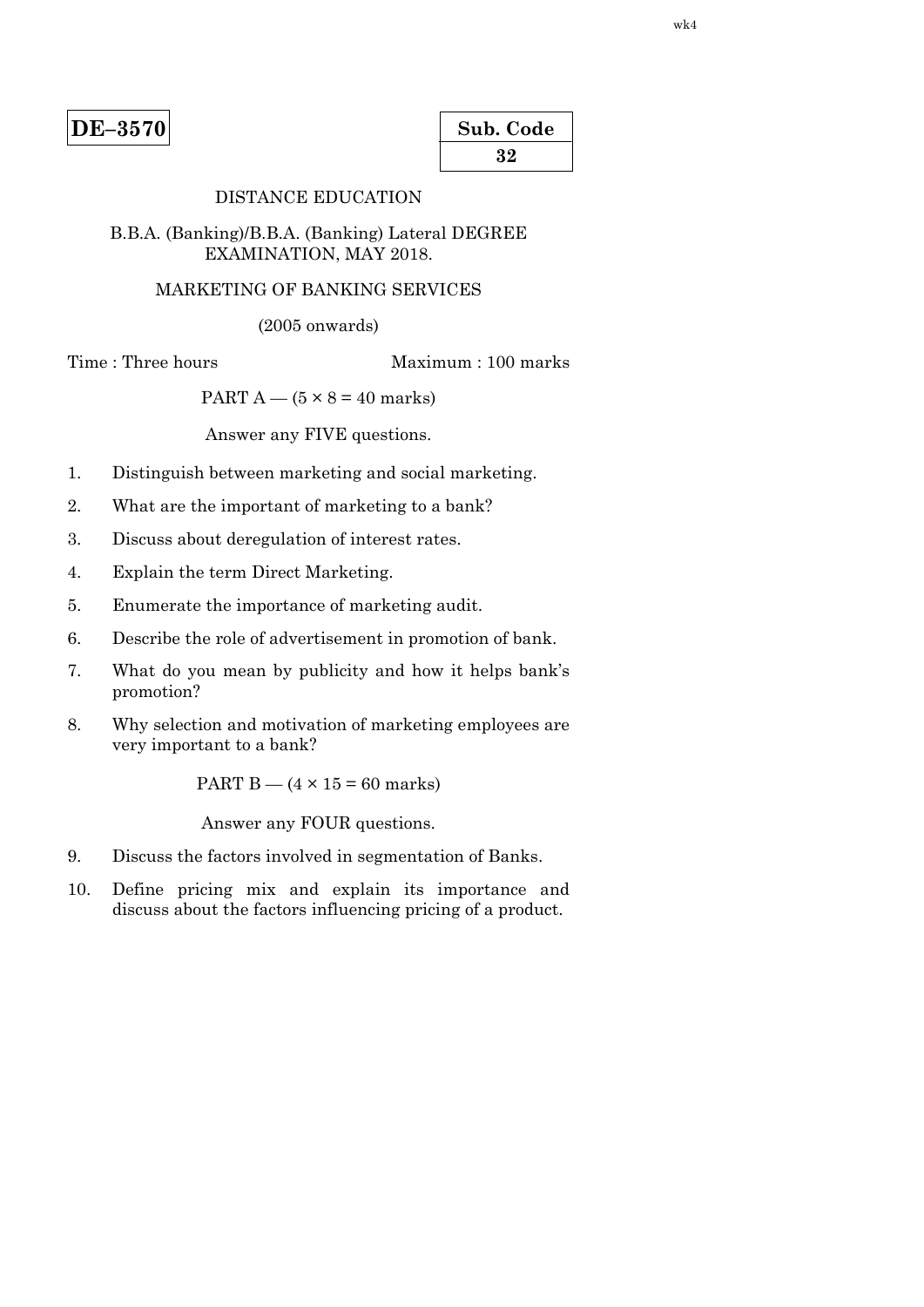- 11. What do you understand by non-fund based business? Explain its significance?
- 12. What are the types of training and developmental activities available to bank employees and why it is important?
- 13. Distinguish between Remarketing and De-marketing.
- 14. On what basis banks market segmentation can be done? Discuss.
- 15. Discuss about the various marketing environmental factors influencing bank marketing.

——————

**DE–3570** <sup>2</sup>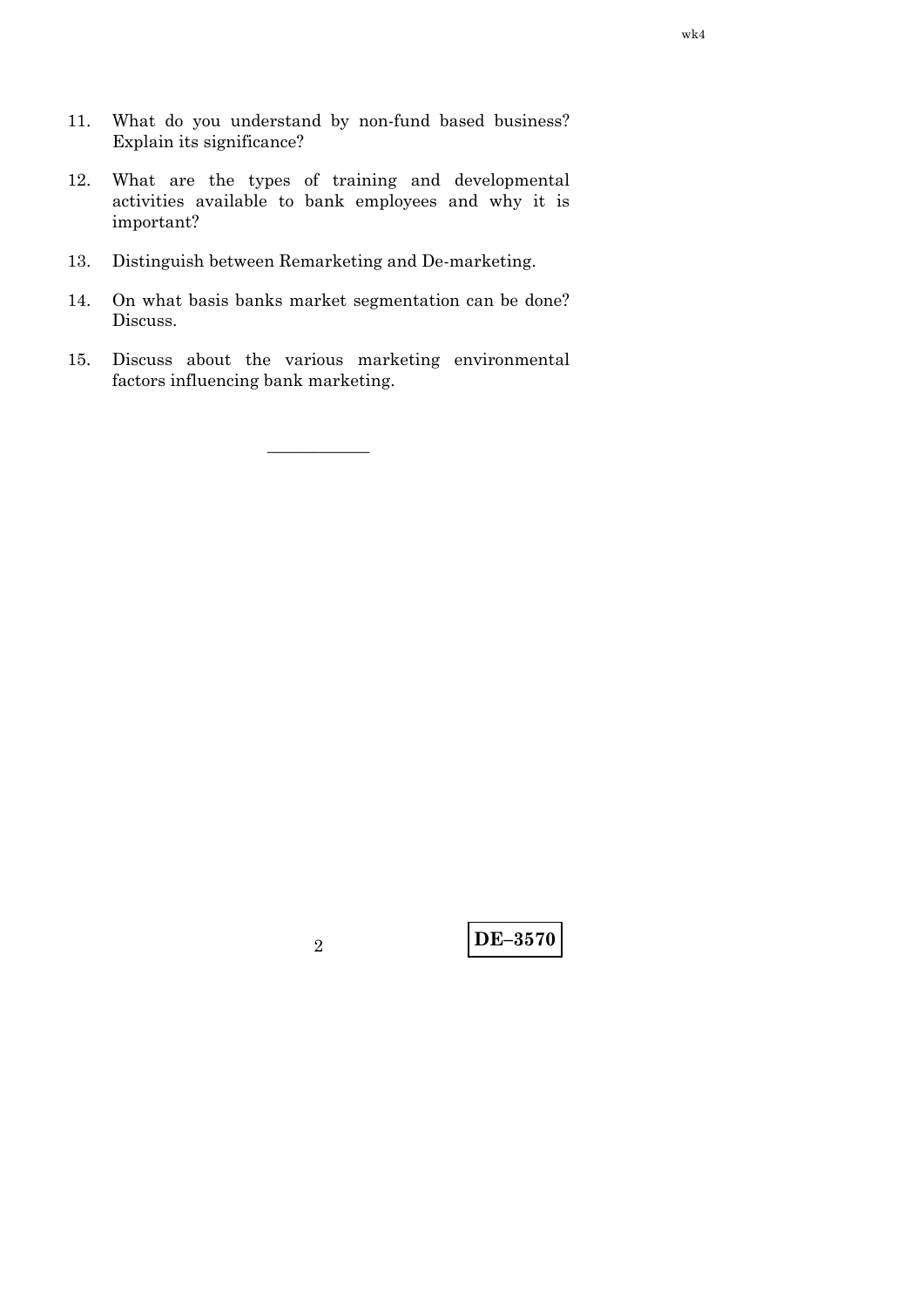| Sub. Code |  |
|-----------|--|
| 33        |  |

### DISTANCE EDUCATION

# B.B.A.(Banking)/ B.B.A.(Banking) (Lateral) DEGREE EXAMINATION, MAY 2018.

# MANAGEMENT ACCOUNTING

(2005 onwards)

Time : Three hours Maximum : 100 marks

PART  $A - (5 \times 8 = 40$  marks)

Answer any FIVE questions.

- 1. State the objectives of budgetary control.
- 2. Explain the functions of financial accounting.
- 3. Point out the limitations of management accounting.
- 4. Prepare a production budget for three months ending March 31, 2012 for a factory producing four products, on the basis of the following information:

| Type of        | Estimated     | Estimated    | Desired      |
|----------------|---------------|--------------|--------------|
| product        | Stock         | <b>Sales</b> | closing      |
|                | on January 1, | during       | Stock        |
|                | 2012 (units)  | January -    | March 31,    |
|                |               | March, 2012  | 2012 (units) |
|                |               | (units)      |              |
| A              | 2,000         | 10,000       | 5,000        |
| В              | 3,000         | 15,000       | 4,000        |
| $\overline{C}$ | 4,000         | 13,000       | 3,000        |
| D              | 5,000         | 12,000       | 2,000        |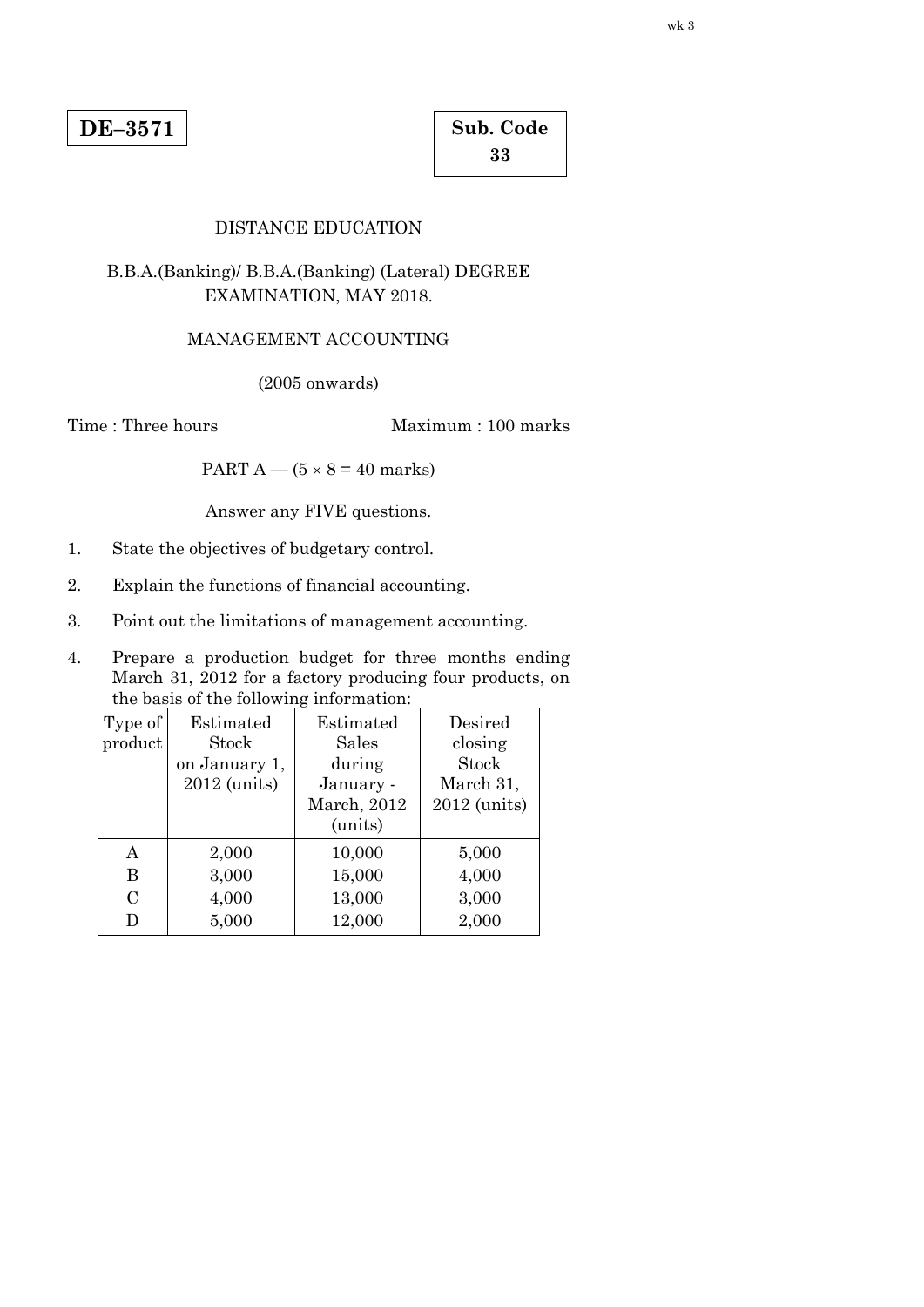- 5. List out the need and importance of capital budgeting.
- 6. From the following information, find out the amount of profit earned during the year, using marginal costing technique:

Fixed cost Rs.5,00,000

Variable cost Rs.10 per unit

Selling price Rs.15 per unit

Output level 1,50,000 units

7. Find out P/V ratio and BEP.

Sales Rs.15,000

Variable Rs.12,000

Fixed cost Rs.30,000

8. Explain the essentials of a "Good Reporting System".

PART B —  $(4 \times 15 = 60$  marks)

- 9. Distinguish between financial accounting and management accounting.
- 10. From the following information, prepare a cash budget for the period from January to April :

|          | Expected sales<br>Rs. | Expected purchase<br>Rs. |
|----------|-----------------------|--------------------------|
| January  | 60,000                | 48,000                   |
| February | 40,000                | 45,000                   |
| March    | 45,000                | 31,000                   |
| April    | 40,000                | 40,000                   |
|          |                       |                          |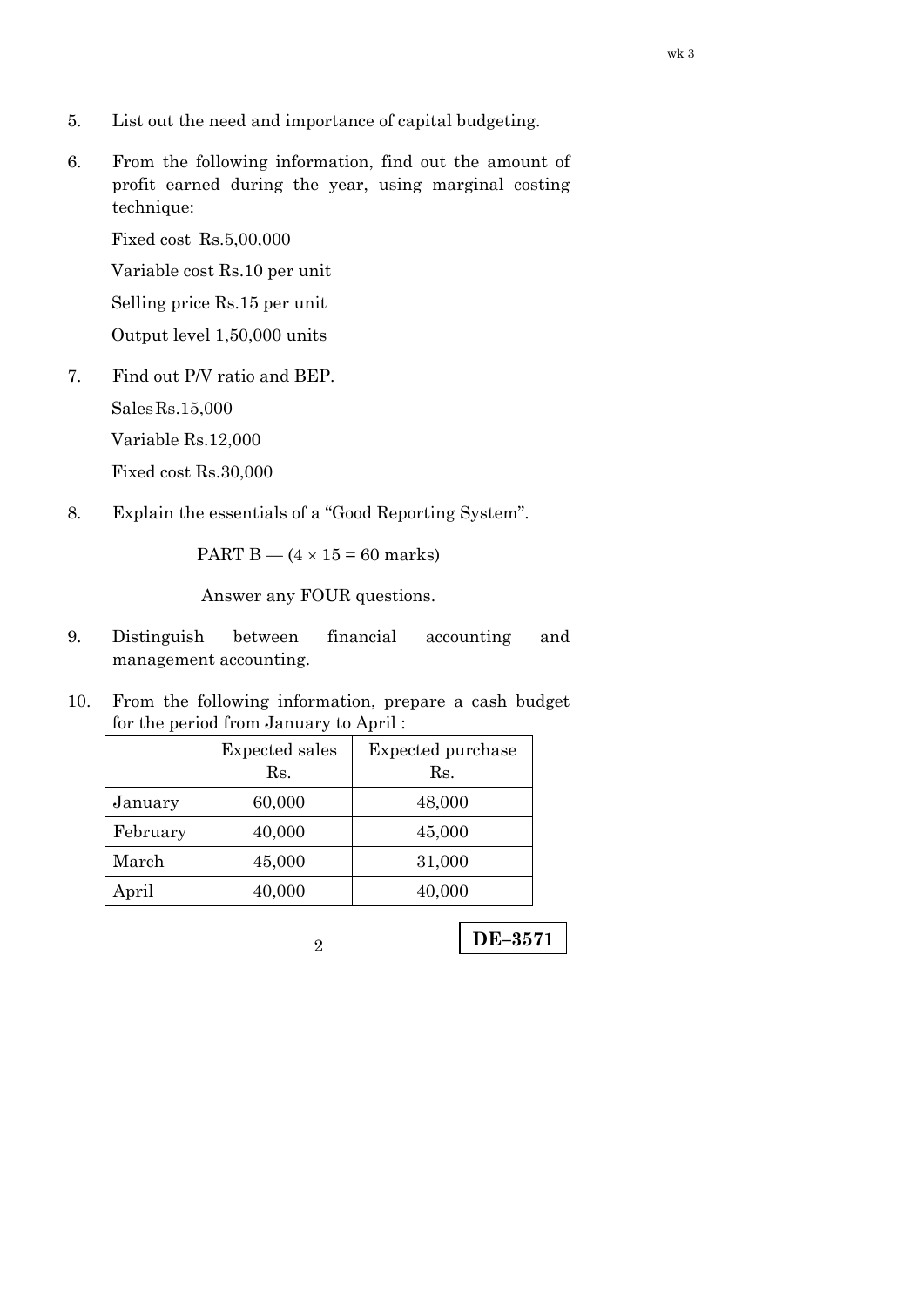11. A company is planning to purchase a machine which costs Rs.1,00,000 with the expected life of 5 years. Expected net profit after tax are given below, find out the payback period.

| Year | Net Profit after tax in Rs. |
|------|-----------------------------|
|      | 15,000                      |
|      | 10,000                      |
|      | 10,000                      |
|      | 8.000                       |

- 12. Describe the advantages and limitations of Marginal costing technique.
- 13. The following figures of Ragav limited are given below

|                    | Sales    | Profit |
|--------------------|----------|--------|
| Period I           | 1,00,000 | 5,000  |
| Period II 2,00,000 |          | 15,000 |

 Find out the BEP, Profit and margin of safety, when the sales will be Rs.3,50,000.

 Also find out the sales required to earn a profit of Rs.60,000.

14. Prepare fund flow statement from the following Balance Sheets.

| Liabilities   | 31.03.12 31.03.13 |            | Assets          | 31.03.12 31.03.13 |        |
|---------------|-------------------|------------|-----------------|-------------------|--------|
|               | Rs.               | Rs.        |                 | Rs.               | Rs.    |
| Share capital | 5,000             | 5,200 Cash |                 | 3,000             | 4,000  |
| Debenture     | 2,000             |            | 1,800 B/R Bills | 1,500             | 1,000  |
| $P&L$ a/c     | 1,000             |            | $1,200$ Stock   | 2,000             | 2,500  |
| Creditors     | 1,500             |            | 1,800 Buildings | 2,500             | 2,300  |
|               |                   |            | Plant           | 500               | 200    |
|               | 9,500             | 10,000     |                 | 9,500             | 10,000 |

Note : there have been no purchase or sale of fixed areas.

15. What is meant by reporting? Explain the basic types of reporting.

————————

**DE–3571** <sup>3</sup>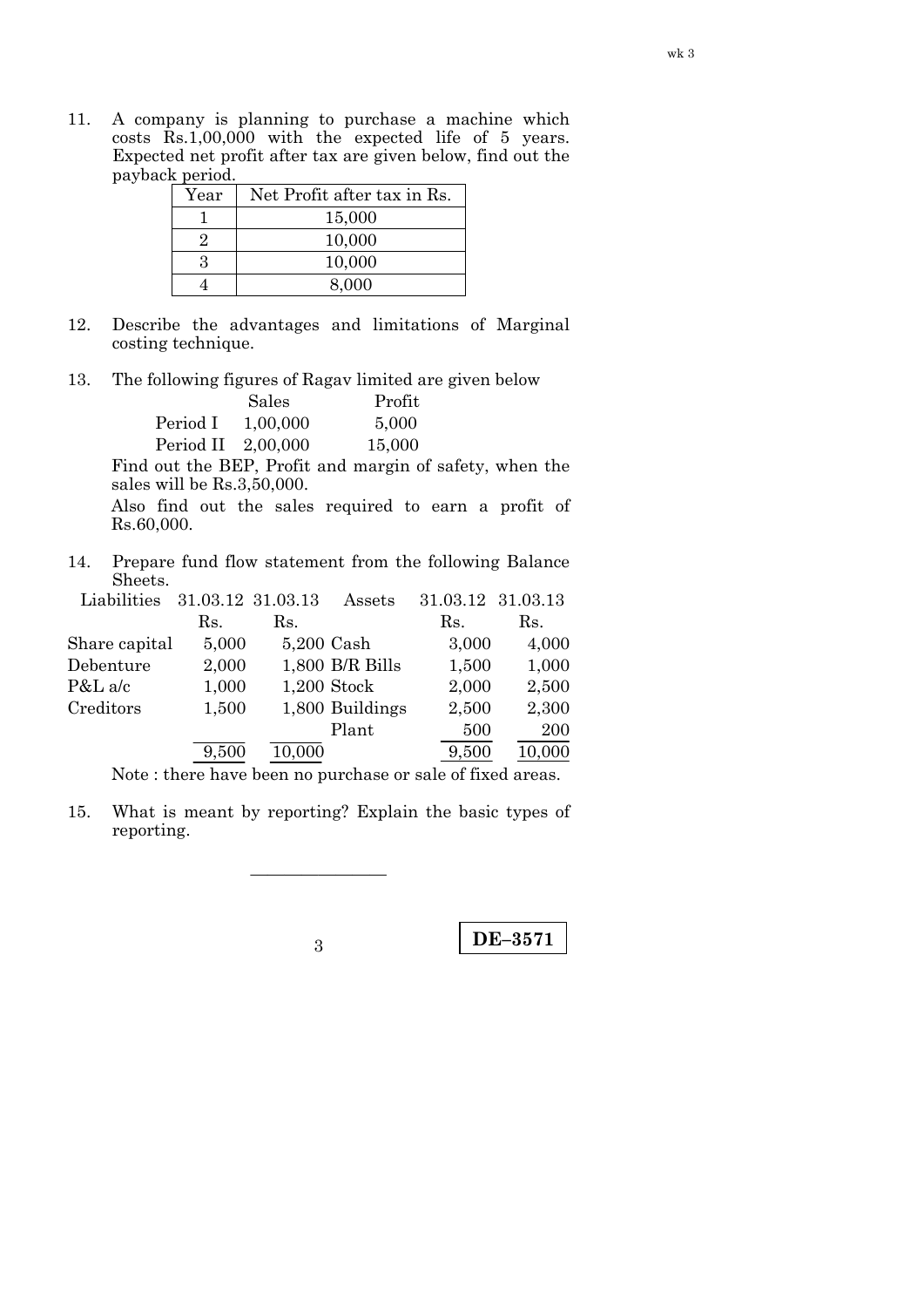| Sub. Code |  |
|-----------|--|
| 34        |  |

# DISTANCE EDUCATION

### B.B.A. (Banking)/B.B.A. (Banking) (Lateral) DEGREE EXAMINATION, MAY 2018.

### COMPUTERS AND BANKING

(2005 onwards)

Time : Three hours Maximum : 100 marks

SECTION  $A - (5 \times 8 = 40$  marks) Answer any FIVE questions. All questions carry equal marks.

- 1. List out the advantages of using computers in banks.
- 2. Trace out the history and development of computers.
- 3. What is peripheral controllers? State its uses.
- 4. Differentiate between Hardware and Software.
- 5. What is software? Is it necessary to operate a computer?
- 6. What is the main purpose of primary storage? Describe its various forms.
- 7. Explain the advantages of MICR cheques.
- 8. Explain the process of EFT.

SECTION  $B - (4 \times 15 = 60$  marks) Answer any FOUR questions. All questions carry equal marks.

- 9. Discuss the different generations of computers.
- 10. Discuss various methods of representation of non-numeric data.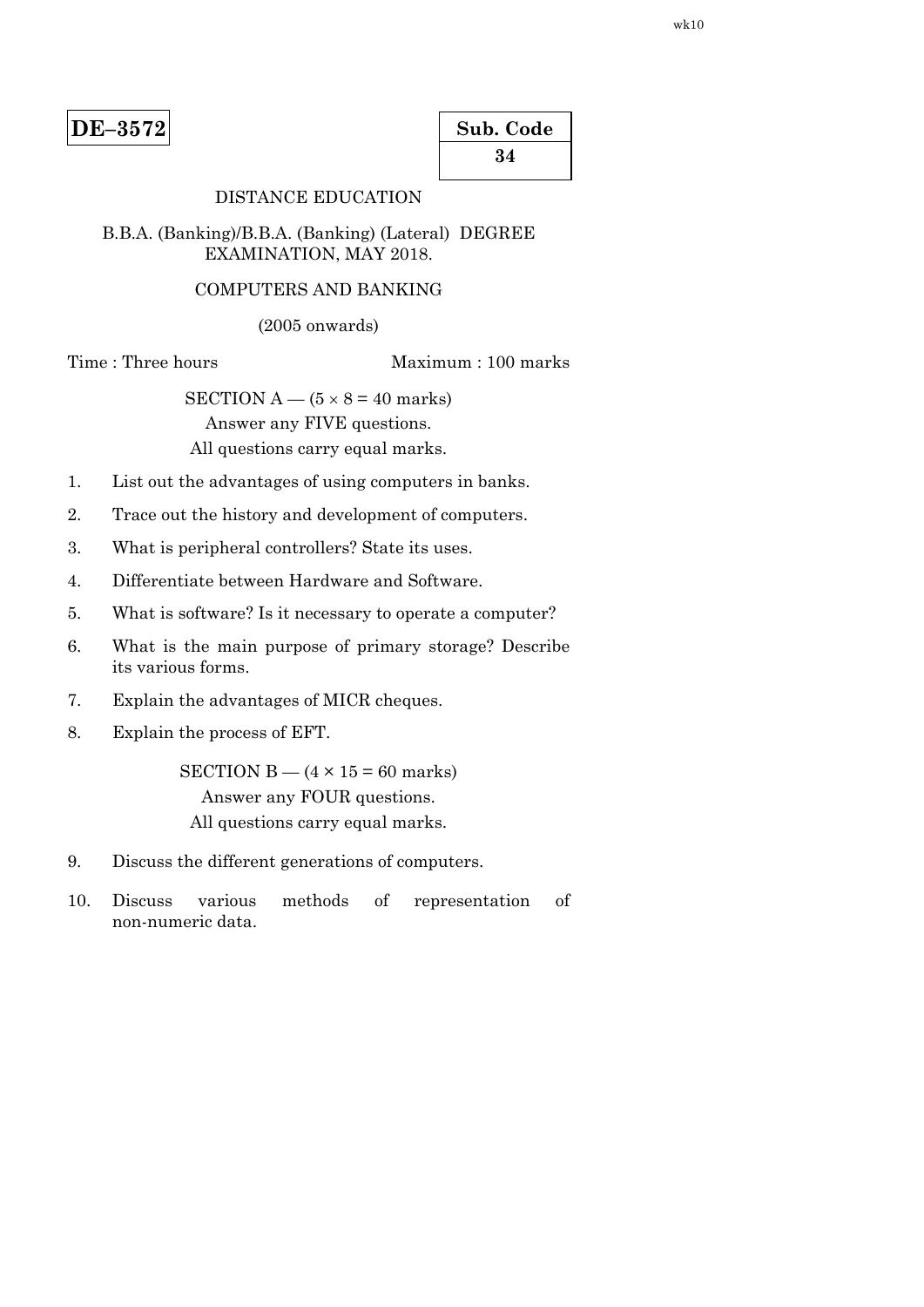- 11. Discuss the features of various operating systems.
- 12. Explain the structure of an ALU.
- 13. What is LAN? Explain its advantages and disadvantages in banking sector.
- 14. Explain the functions of various electronic devices used in banks.
- 15. Explain the anatomy of computers with the help of a block diagram.

————————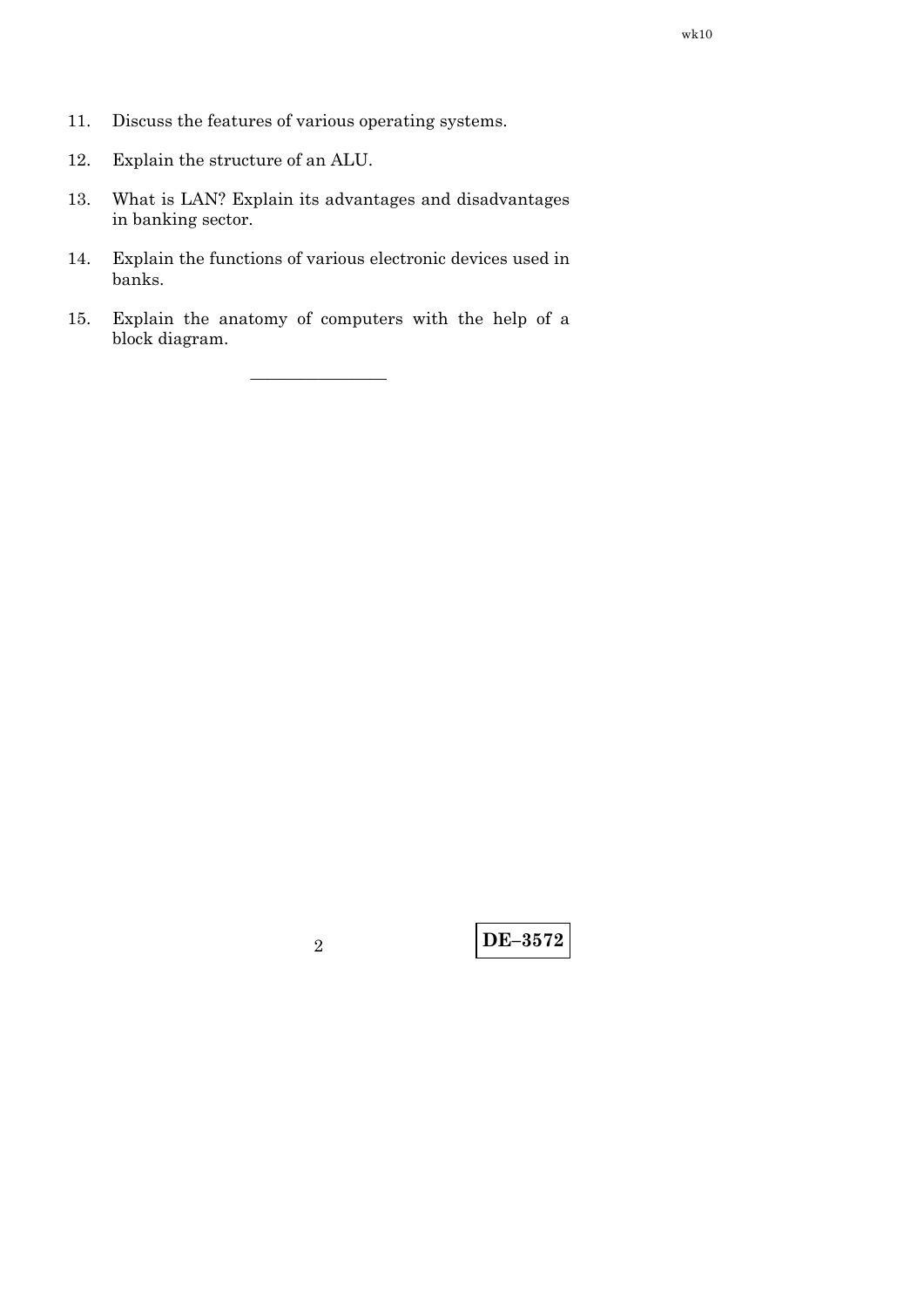| Sub. Code |  |
|-----------|--|
| 35        |  |

## DISTANCE EDUCATION

### B.B.A. (Banking)/B.B.A. (Banking) (Lateral) DEGREE EXAMINATION, MAY 2018.

#### DEVELOPMENT BANKING

(2005 onwards)

Time : Three hours Maximum : 100 marks

PART  $A - (5 \times 8 = 40$  marks)

Answer any FIVE questions.

- 1. State the objectives of IFCI.
- 2. State the functions of IDBI.
- 3. Explain the objectives of UTI.
- 4. Explain the features of ICICI.
- 5. State the advantages of disadvantages of credit rating.
- 6. State the schemes of direct assistance given by IDBI.
- 7. Discuss the functions of SIDBI.
- 8. Discuss the objectives of National Housing Bank.

PART  $B - (4 \times 15 = 60$  marks)

- 9. Explain the functions of credit rating information services in India Ltd (CRISIL).
- 10. Explain the function and forms of assistance given by state financial corporations.